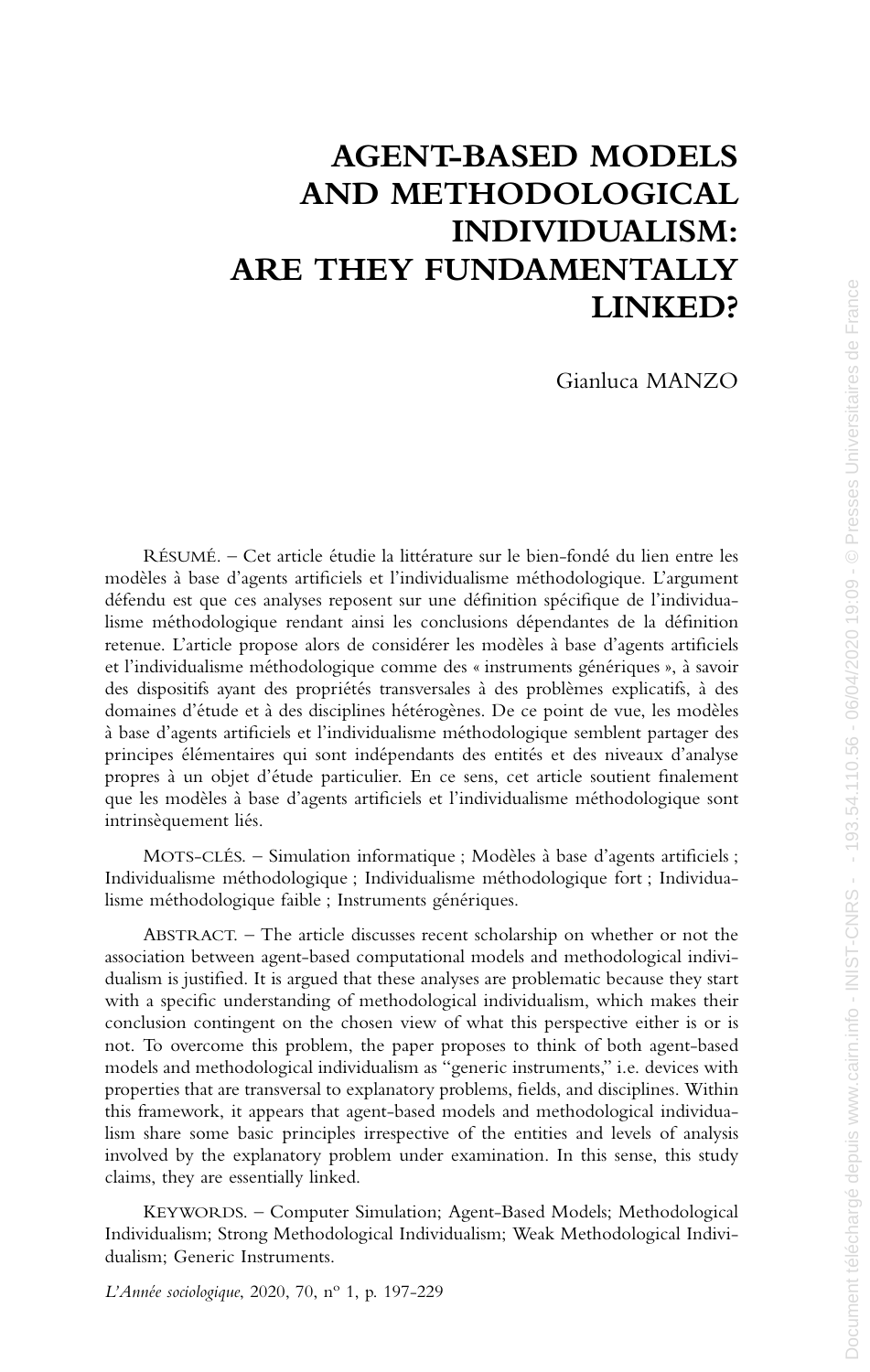Agent-based computational models (hereafter, ABMs; or, ABM for agent-based model/modeling) are stylized representations of set of entities that, given certain contextual constraints, interact over time according to given behavioral rules, thus creating, usually through feedback loops across different levels of analysis, outcomes and trends that were not present at the outset of the simulated process. ABMs are computational models in the sense that they are solved by the execution of a computer program that translates algorithmically the hypothesized entities' rules, interactions and constraints (for an introduction, see: Wilensky & Rand, 2015).

Over the last twenty years or so, this type of computer simulation has been applied across a variety of disciplines to topics as diverse as cancer growth (Norton *et al*., 2019), blood circulation (Bora *et al*., 2019), animal behaviors (Tang & Bennet, 2010), disease diffusion (Ajelli *et al*., 2010), city changes (Hosseinali, Alesheikh & Nourian, 2013), traffic jams (Barthélemy & Carletti, 2017), pedestrian movements (Kerridge, Hine & Wigan, 2001), ancient civilization dynamics (Heckbert, 2013), crime (Malleson, 2012), fertility decisions (Gonzales-Bailon & Murphy, 2013), mating behaviors (Billari *et al*., 2007), tax evasion (Hokamp *et al*., 2018), financial trends (Lux & Marchesi, 1999), social inequalities (Manzo, 2013), the diffusion of innovations (Manzo *et al*., 2018) or opinion dynamics (Flache *et al*., 2017), to name only a few topics. Originally dominated by over-simplistic models, the field is becoming aware of the importance of ABMs that seek more systematic connections with existing sociological theories and empirical data (compare, for instance, the studies reviewed in Macy & Willer [2002] with those discussed in Bianchi & Squazzoni [2015]).

The proliferation of ABMs was paralleled by meta-analyses on their potential and limitations. Some debates concerned highly technical issues such as the tools for the implementation of ABMs (Railsback *et al*., 2017), the ways they can be studied (Thiele *et al*., 2014) or how an ABM can be calibrated and/or validated empirically (Smith & Burow, 2018); the attempt to build shared research guidelines is also a recurrent line of reflection (Müller *et al*., 2014). Other debates focused on the epistemological status of ABMs. In particular, epidemiologists started to investigate whether an ABM can produce causal knowledge (Marshall & Galea, 2014) whereas

*I am sincerely grateful to Francesco Di Iorio, John Goldthorpe and Petri Ylikoski who took time to provide extensive written comments on an early draft of this paper. Preparatory materials were presented at workshop on "Methodological Individualism Today" held at the École française de Rome in June 2019. I thank the organizers and participants for their feedback. I also benefited from some helpful and detailed remarks from three anonymous reviewers of* L'Année sociologique. *Last but not least, I am grateful to Peter Hamilton for his careful linguistic revision. Obviously, the usual disclaimers apply.*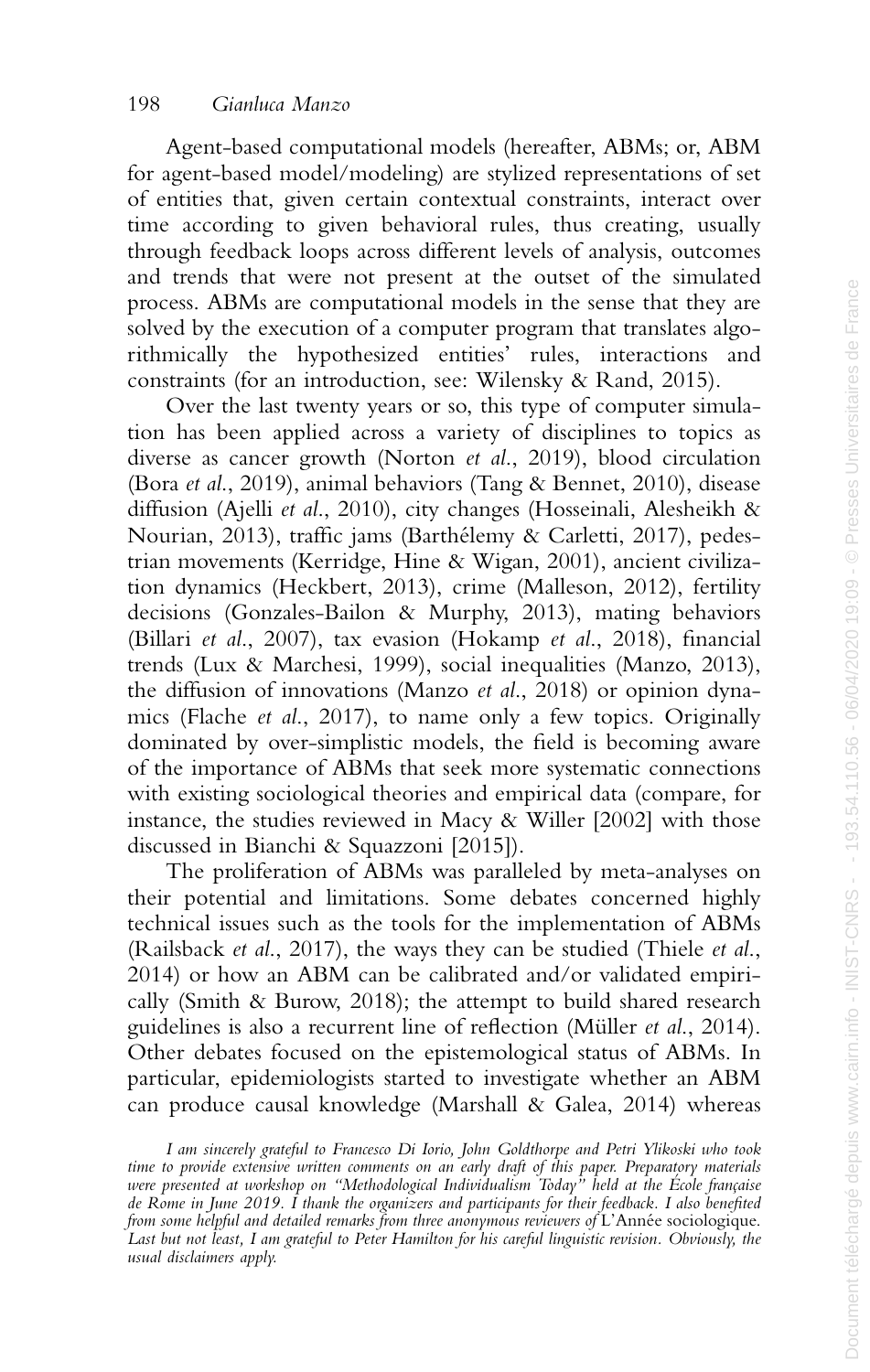philosophers of social science questioned its explanatory potential (Elsenbroich, 2012). Recently, a new stream of discussion, involving both practitioners and philosophers of social science, appeared and added a new question to the debates on offer: is there an inescapable connection between ABMs and methodological individualism (MI, hereafter) (see, in order of publication: Marchionni & Ylikoski [2013]; Bulle & Phan [2017]; Di Iorio & Chen [2019]; and, Zahle & Kincaid [2020])? In the present article, I focus on this specific debate. My aim is to propose a new way of framing the question of whether or not ABM can/should be seen as the ideal tool to study formally theoretical explanatory models conceived in MI terms.

My argument stems from the observation that existing analyses of the connection between ABMs and MI are all premised on specific interpretations of what MI is. By "specific," I refer here to definitions of MI that are given in terms of types of entities that can legitimately enter an explanatory model, in order for the model to remain within the realm of MI. That current analyses endorse this starting point is certainly not surprising. As documented by Lars Udehn, the entire history of MI across authors and disciplines can indeed be thought of as a slow evolution from "strong" to "weak" versions of MI, where the distinction essentially refers to the proportion of collective and institutional (*versus* individual) variables, entities and properties that are accepted within the explanation (see, in particular, Udehn [2001: 347]; see also Udehn [2002: 499, 502]).

Although understandable, the problem with starting from a specific interpretation of MI is that, given the variety of definitions of MI on offer, the analysis of the link between ABMs and MI is transformed into a "battle" over the "right" understanding of MI (this is what I will call the "definition battle"). As right here essentially means deciding what entities can be legitimately introduced within an explanation inspired by MI, this battle in turn triggers a more subtle dispute about why this or that type of entities are legitimate or not and should have a primary explanatory role, a dispute that ultimately shifts to the ontological level (I will refer to this as the "ontological battle"). Thus, within this argumentative framework, the answer that one can offer to the question of whether or not ABM can/should be seen as an implementation of MI will only continue to be controversial.

To overcome these problems, I suggest reversing the way existing analyses approach the connection between ABM and MI. Rather than basing the investigation on a specific definition of MI, thus implicitly going from MI to ABMs, I suggest starting with ABM by identifying the generic properties of this method. By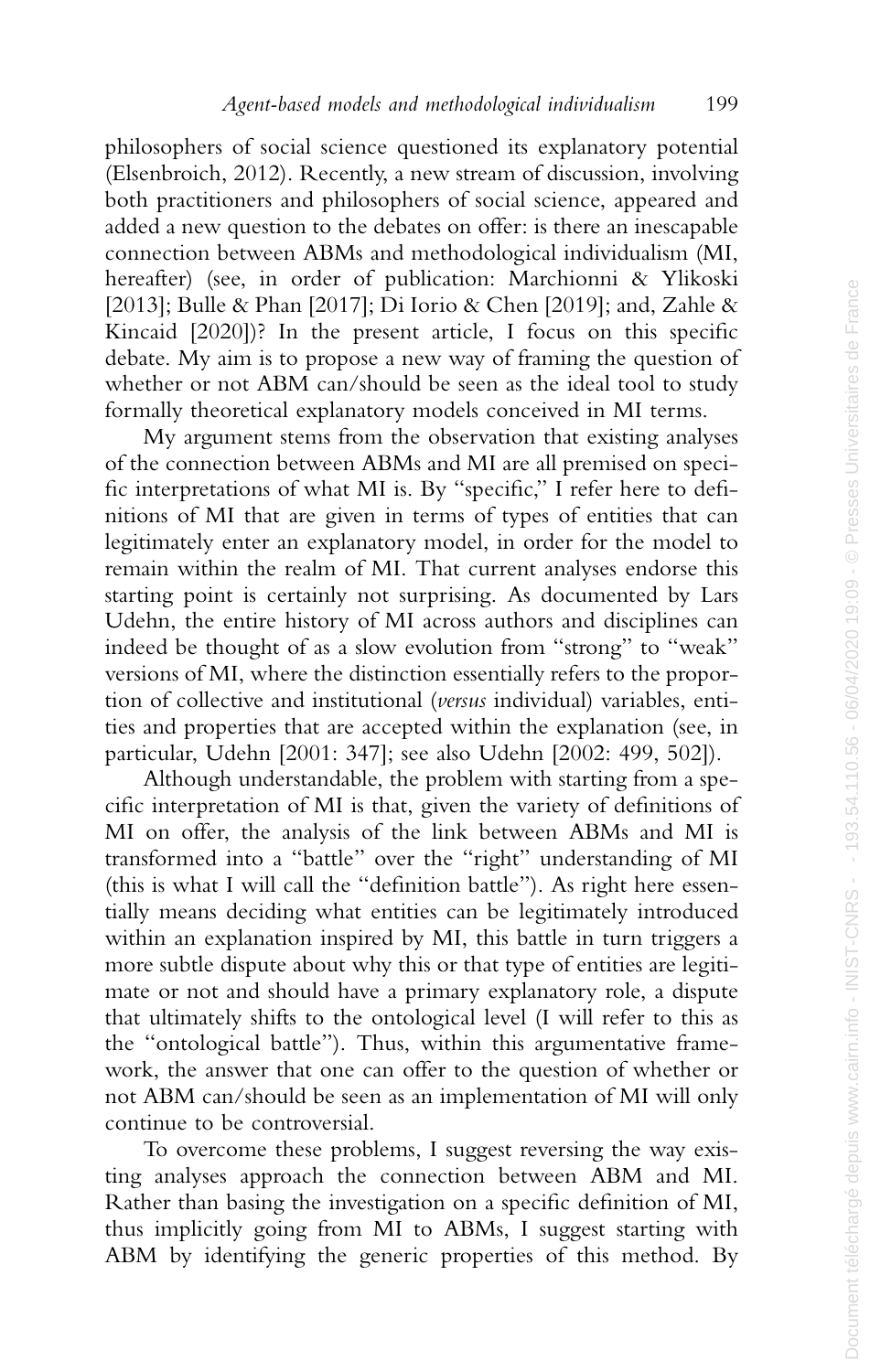"generic" properties, I refer to properties that are not defined in connection with any particular type of entities that a given ABM may be able to represent. My inspiration here is taken from the concept of "generic instruments," a concept that sociologists of science created to describe those material devices that are conceived in such a way that their functioning can be reshaped again and again as a function of the specific requirements of a given context of application (see Joerges & Shinn [2001: 9]; Joerges & Shinn [2002: 208, 212, 217, 244]; Shinn [2007]; Shinn [2008]). ABM's generic properties thus tell us only the type of problems the method is best suited for. The main proposal of the paper then is to move from ABM to MI in order to apply this understanding of "genericity" to MI and formulate the working hypothesis that ABM's generic properties are compatible with principles that partisans of MI may also support.

To defend this view, the paper goes through the following steps. I first retrace the way the connection between ABMs and MI was established. Secondly, I offer an overview of the arguments defended by those authors who have systematically addressed the question of whether or not the connection between ABMs and MI is inevitable. Third, I show that these investigations share two common problems that are likely to make the answer to the focal question continuously controversial. Finally, I formulate my own view on the connection between ABMs and MI, and explain in what sense ABMs and MI share generic properties that make them intrinsically associated.

# **The origin of the link between ABM and MI**

In the following comment, Macy and Flache formulate a typical statement on the intimate association that computational sociologists tend nowadays to establish between ABM and MI:

We begin, in section 11.1, by introducing ABC [agent-based computational] modeling as a computational implementation of "methodological individualism," the search for the micro-foundations of social life in the actions of intentional agents [...] the agent-based approach replaces a single integrated model of the population with a population of models, each corresponding to an autonomous decision maker. This reflects the core methodological-individualist interest in the emergence of population dynamics out of local interaction. Although methodological individualism is older by many decades, ABM modeling can be characterized as its fullest formal representation (Macy & Flache, 2009: 246, 248; emphasis added).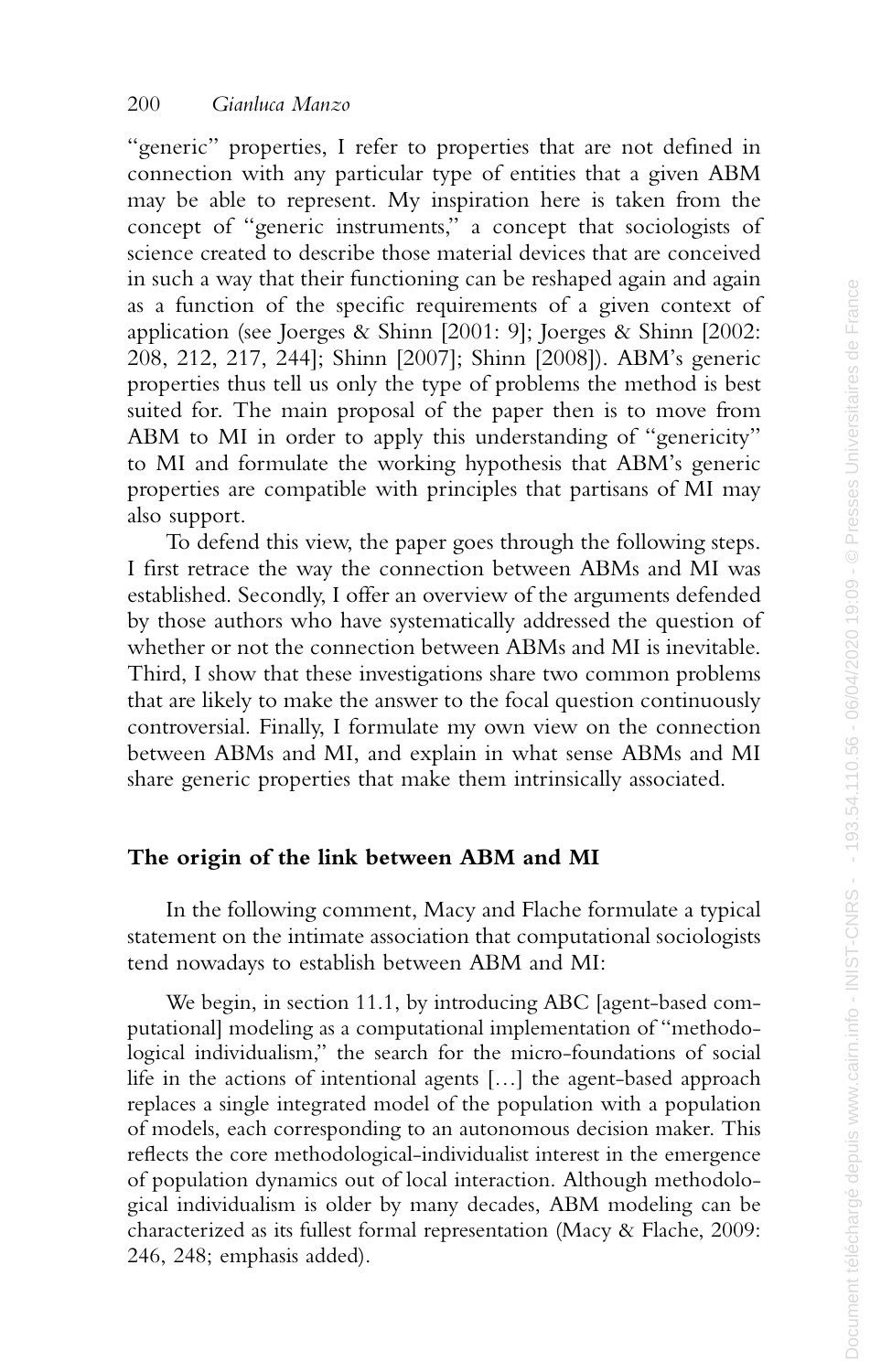The link between ABMs and MI here is motivated by identifying MI with the quest for actor-centered explanations of macroscopic patterns and ABM as the methodological tool used to study micro-based explanatory models. The origin of this association between MI, micro-foundation, and ABMs has a specific history. It is related to a well-defined technical problem—i.e. the so-called "transformation problem"—with which MI has struggled for decades. Making this history explicit helps to see that the way current analyses of the connection between ABMs and MI frames the problems, i.e. with specific definitions of MI in mind, in fact results from a longstanding, but particular, line of reasoning. Being aware of this peculiar context is a preliminary step to argue, as I will do, that the link between ABM and MI can in fact be established on more general bases (see below, section: A new perspective on the connection between ABM and MI).

#### *From the transformation problem to ABMs*

Within the history of MI, Coleman is usually associated with the so-called Coleman's boat (see, in particular, Coleman [1987]). In Udehn's terminology, the diagram visually illustrates a "weak" form of MI where macroscopic outcomes are seen as the result of concatenations of dynamic loops between structures and actions—as opposed to "strong" forms of MI where structural conditions, possibly pre-existing and out of the control of actors, are excluded from the focus of the analysis (Udehn, 2001: 292-306). Whilst, as clearly suggested by Raub and Voss (2017), Coleman should be credited with popularizing this non-reductionist form of MI more than for having invented it—strictly equivalent formulations can be found in Boudon (1986: 30), for instance, or, even earlier, among Dutch sociologists who in fact coined the term "structural individualism" (see, for instance, Wippler [1978: 143])—, it seems fair to say that Coleman discussed the main problem posed by the rigorous implementation of this form of MI more explicitly than others.

Since his highly quoted article on the theory of action, Coleman (1986: 1320-1321) indeed emphasized that the most difficult theoretical problem for action-oriented sociologists is "[…] the means by which purposive actions of individuals combine to produce a social outcome […]." Coleman called this problem the "micro-to-macro problem" but he acknowledged that, in Europe, the expression of "problem of transformation" was often in use (see Wippler & Lindenberg [1987]). When discussing his diagram, Coleman then translated this general statement into a claim about which step of the explanation should require the highest attention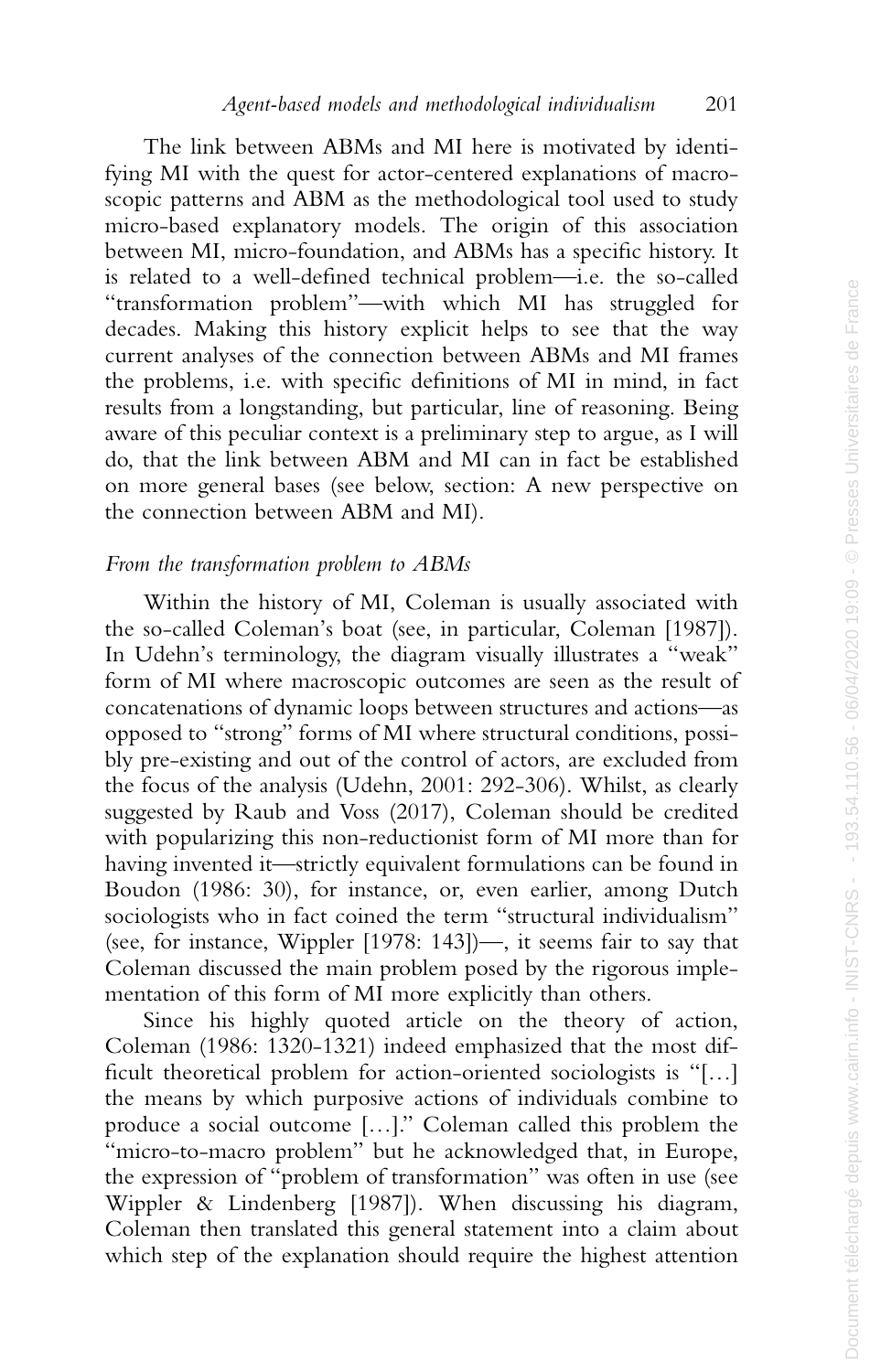(Coleman, 1987: 155). For him, this is the third one, "[…] for it is the third which moves back up from the individual level to the societal level." Coleman's chapter in fact is entirely devoted to showing how many strands of the sociological literature have developed explanations that fail fully to elaborate on the specific ways individual actions combine to produce a given social outcome. The failure, Coleman notes, consists in assuming that "simple aggregation" is enough to account for the micro-to-macro transition (Coleman, 1987: 157). The interdependence between actions is the missing element. Some years later, in the *Foundations of Social Theory*, he re-iterated the point and noted that most of economic theory, too, eludes the micro-to-macro transition by relying on the metaphor of the "representative agent" (Coleman, 1990: 10).

Interestingly, the same critique simultaneously appeared in economics where Kirman forcefully argued that this metaphor "is not simply an analytical convenience […] but is both unjustified and leads to conclusions which are usually misleading and often wrong" (Kirman, 1992: 117). The reason is that the "representative agent" is a "fiction" (*ibid.*, p. 125) that gives economists the impression of having solid micro-foundations while in fact the specific ways actors' heterogeneity is transformed into complex macro-outcomes —like economic cycles or price dynamics—, through interdependent behaviors, is simply ignored *(ibid.*, p. 132, 134).<sup>1</sup> It should be noted that, although without using the name, methodological individualism in sociology, too, can adopt this simplification. Boudon, for instance, defines "individualistic" statements as "[…] statements explaining why the ideal-typical individuals to relevant categories behave the way they did" (Boudon, 1998: 176). Only to consider "typical" individuals of a given category amounts to accepting that heterogeneity between individuals within the category can be ignored without consequences: the behavior of one actor is assumed to be sufficient to deduce the aggregate behavior of the whole. In contemporary advanced game theory, the construction of (a limited number of) "types" of players is indeed the standard way to account for actors' potential heterogeneity in strategic behavior (see, for instance, Fehr & Gintis [2007]).

To go back to Coleman, the interesting point of his analysis is that he formulated a precise hypothesis to explain why sociologists and economists have been obliged for so long to adopt such simpli-

<sup>1.</sup> This is the complete definition Kirman provides of the "representative agent" approach: "[…] macroeconomic models […] typically [they] assume that the choices of all the diverse agents in one sector—consumers for example—can be considered as the choices of one 'representative' standard utility maximizing individual whose choices coincide with the aggregate choices of the heterogeneous individuals" (Kirman, 1992: 117).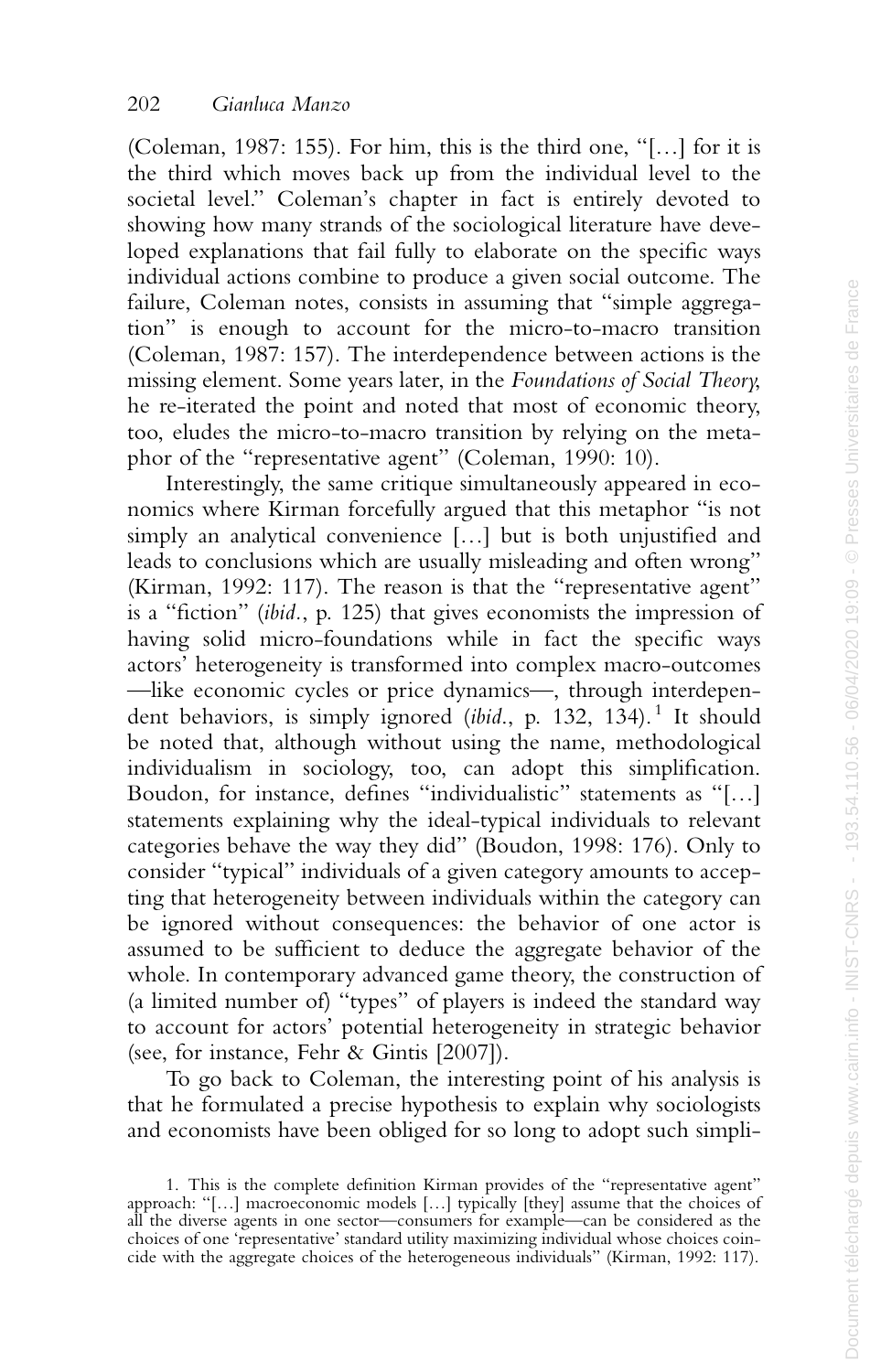fying assumptions to handle interdependence and heterogeneity. According to him, the responsible is the "[…] little development of methods for characterizing systemic action resulting from the interdependent actions of members of the system" (Coleman, 1986: 1316). The absence of appropriate quantitative tools would have impeded formal analysis of theoretical models that include action interdependence (and heterogeneity), thus allowing sociologists to do only half of the job (Coleman, 1987: 157), and, on the other hand, as technique tends to feedback into ways of thinking (on this general mechanism, see Abbott, 1988; Abbott, 1990), not having a method suited for interdependence and heterogeneity, may have slowed down advanced theoretical elaboration along these lines.

To my argument, what now matters is that, around 2000, ABMs entered the social sciences precisely as the methodological solution to study macroscopic patterns and trends from the bottom-up through the algorithmical implementation of hypotheses on the heterogeneous behaviors of heterogeneous interdependent actors.

In one of the founding manifestos of the field, Joshua Epstein claimed: "Artificial society modeling allows us to 'grow' social structures *in silico* demonstrating that certain sets of microspecifications are sufficient to generate the macrophenomena of interest" (Epstein, 2007: 8). In a call for a stronger link between economics and ABMs, Farmer and Foley, after re-iterating the critique of the "representative agent" and the mathematical toolkit requiring such a simplification, stated: "[…] There is a better way: agent-based models. […] Done right, the agent-based method can provide an unprecedented understanding of the emergent properties of interacting parts in complex circumstances where intuition fails" (Farmer & Foley, 2009: 685, 686). In sociology, Macy and others explicitly recognize that one of the virtues of ABMs is that they "[…] have repeatedly demonstrated how the emergence of macrosocial patterns out of micro-social interactions is not always a matter of simple aggregation" (Macy *et al.*, 2011: 252).

The connection between ABMs and MI was established through this path. MI fundamentally requires explaining macroscopic patterns as resulting from the combination of individual actions. The various ways in which individuals' actions may be interdependent, and how this interferes with various forms of actors' heterogeneity, however, make it difficult to study theoretical models in the absence of methods being able to treat both elements formally. ABMs were seen as the technique that could be used to face this challenge.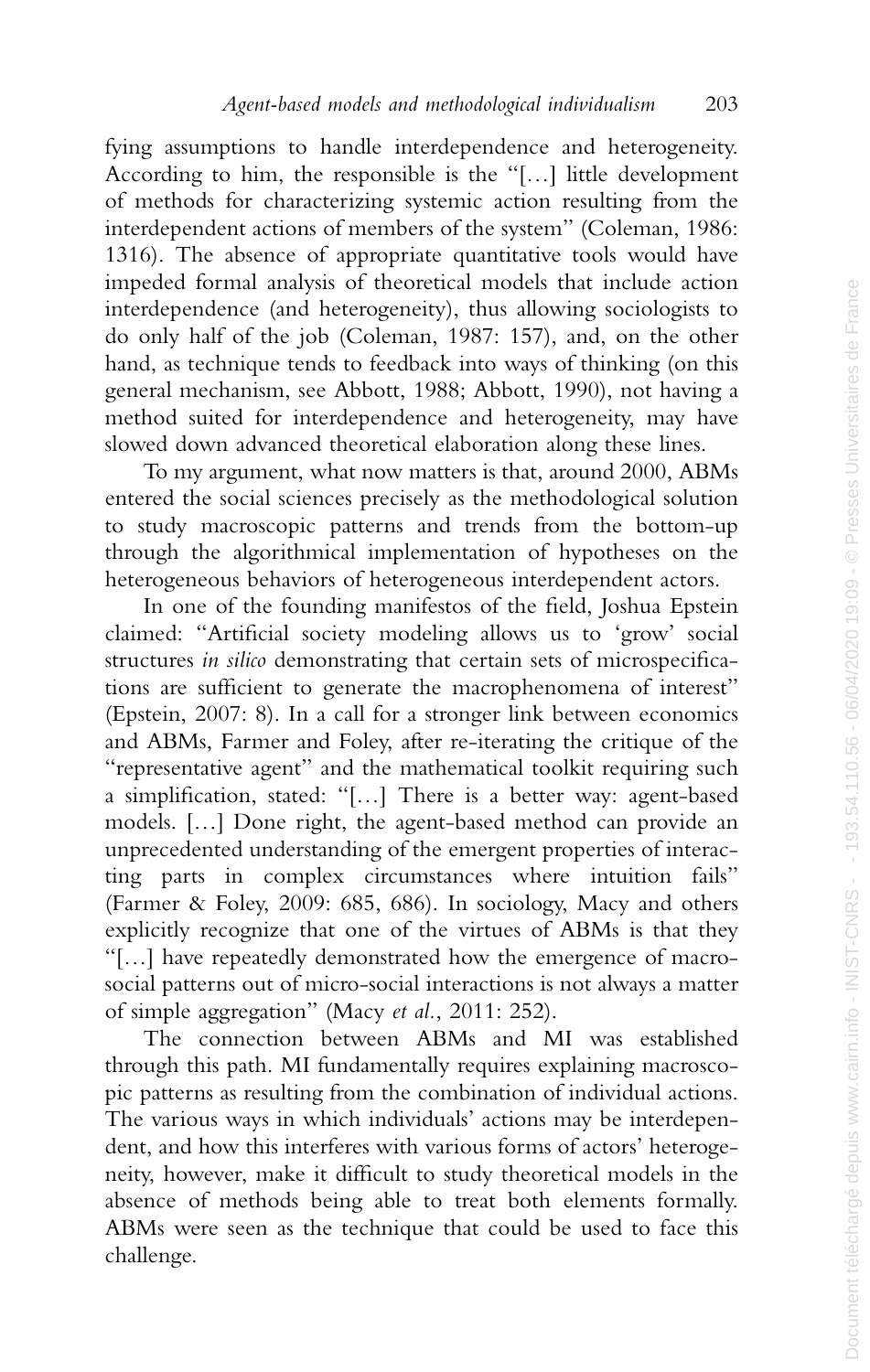Thus, almost naturally, a long list of statements explicitly conceiving ABMs as a "formal implementation of methodological individualism" (*ibid*.) has appeared over the last few decades (see, in chronological order, O'Sullivan & Haklay [2000: 1413-1414]; Sawyer [2004: 263]; Manzo [2007: 5]; Neuman [2008]; Macy & Flache [2009: 246]; Wan [2011: 188]). These statements are not all based on exactly the same understanding of MI; nor do all authors see the link between ABMs and MI in a positive way. But even those—like O'Sullivan and Haklay (2000: 1413-1414), and Sawyer (2004: 263)—who consider that framing ABMs as a tool for MI may restrict ABMs potentialities do not contest that ABM has a privileged connection with MI in that it allows this perspective to implement its quest for the micro-foundations of social regularities.

# **Partisans and critics of the link between ABM and MI**

Over the last few decades, the claimed link between ABMs and MI has been investigated in a systematic way by Marchionni and Ylikoski (2013), Bulle and Phan (2017), Di Iorio and Chen (2019), and Zahle and Kincaid (2020). These analyses reached opposing conclusions. Whilst Marchionni and Ylikoski (2013) argued that the link in fact is neither necessary nor desirable (and as did Zahle & Kincaid [2020]), Bulle and Phan (2017) concluded that this connection is necessary and fruitful (as did Di Iorio & Chen [2019]). In this section, I scrutinize the arguments put forward by each contribution; although briefly (and in footnotes), I also point to particular problems raised by each line of reasoning. The problems that, in my view, are common to the four articles, which constitute the focus of my critical analysis, will instead be discussed in the next section.

Marchionni and Ylikoski initiated the debate with the aim of demonstrating that ABM "[…] should not be conflated with the doctrine of methodological individualism" (Marchionni & Ylikoski, 2013: 324). To defend this thesis, they start from two premises. On the one hand, they conceive of a mechanistic explanation within an ABM as amounting to identifying the model's assumptions that at the same time are sociologically interpretable and produce a difference in the outcome that is of interest when they are systematically manipulated (*ibid*., p. 328). On the other hand, they define MI as the principle according to which "Social phenomena can only be explained (or they are best explained) by accounts that only refer to individuals, their properties and their interactions" (*ibid*., p. 332). On this basis, Marchionni and Ylikoski inspect a published ABM on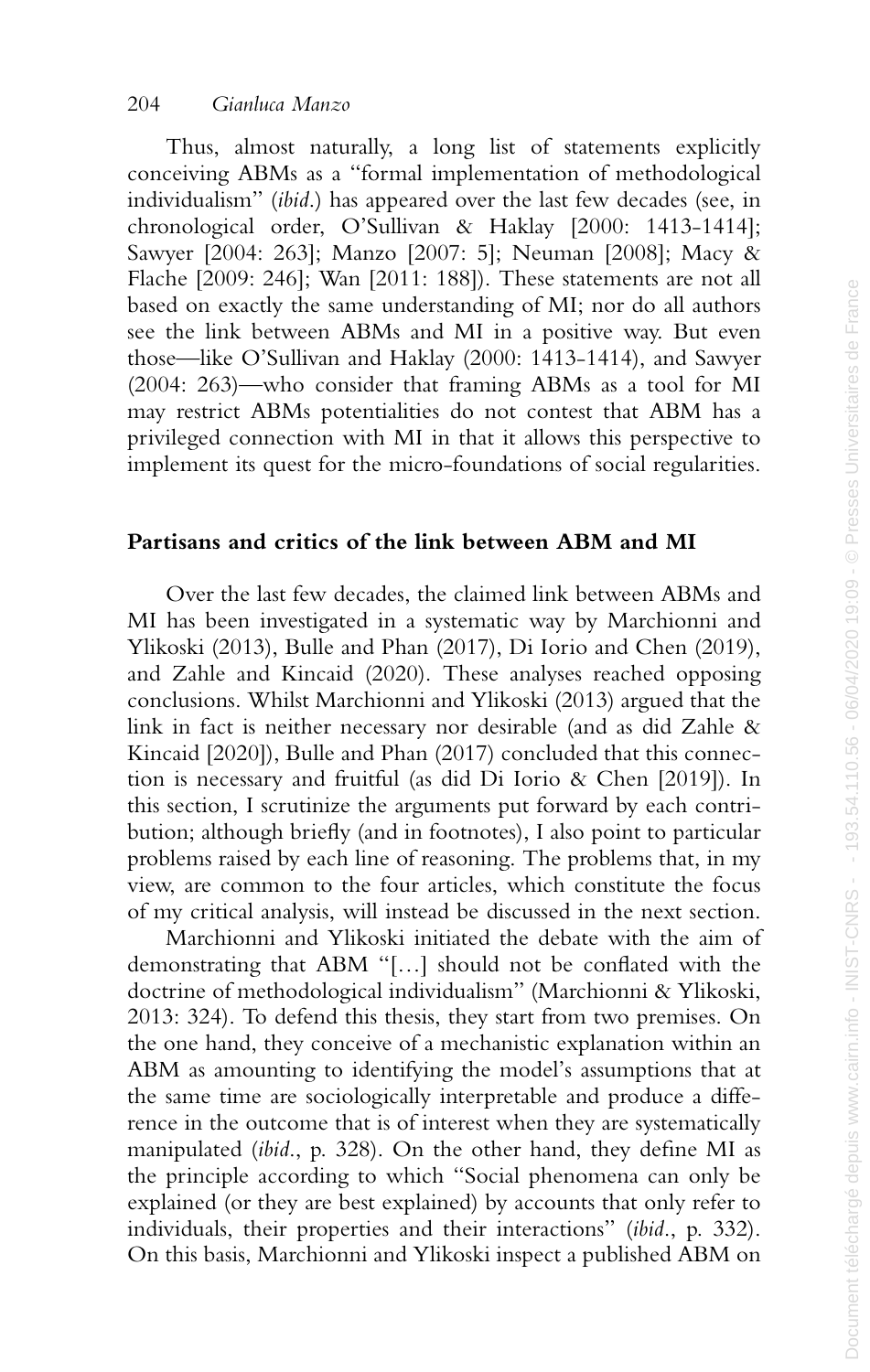opinion diffusion and argue that the variables that are systematically manipulated in fact refer to "structural" properties—i.e. "properties that are attributed to larger scale entities than individuals or if they are attributed to individuals, they presuppose some larger scale entities" (*ibid*., p. 334). Thus, Marchionni and Ylikoski conclude that as some of the variables to which ABM modeler attributes explanatory value are "structural," the association between ABM and methodological individualism is unsound and should be broken (*ibid*., p. 335). <sup>2</sup>

In response to Marchionni and Ylikoski, Bulle and Phan (2017: 404, proposition I) elaborate a different line of reasoning. They accept that in principle there is no inherent connection between ABMs and MI but argue that, in practice, this connection is needed to maximize ABMs' capacity to deliver mechanism-based explanations. Bulle and Phan, too, premise their argument on a specific definition of MI. In particular, they see MI as the "generic approach in the social sciences" according to which "[…] forces in action in society are governed by the subjective meaning of the reasons for individual actions," and claim that "[…] For methodological individualism, social/relational structures have an explanatory or causal role in the representation of generative mechanisms only insofar as they affect the subjective meaning of/the reasons for individual actions by the contextual properties they define" (*ibid*., p. 332). As to ABMs, Bulle and Phan also formulate an important premise. They correctly remark that an ABM intrinsically is nothing more than a symbolic system, which, "[…] from the point of view of the phenomenal world […] ʻspeaks' of nothing" (*ibid*., p. 387). That is why, Phan and Bulle continue, any ABM needs an interpretative framework that assigns specific meanings to the entities, properties, and connections postulated by the model. The authors regard MI as the required interpretative framework because of its emphasis on

2. In my view, Marchionni and Ylikoski's conclusion raises three specific problems. First of all, they start with a definition of MI that excludes by construction the potential explanatory role of contextual and structural factors. Whilst many contemporary philosophers of social sciences may accept this definition as a "philosophical commonplace" (in Ylikoski's own words, private correspondence), it should also be admitted that MI has received other, and more inclusive, interpretations during its long history, and that premising an argument on this or that definition is not neutral for the conclusion. Second, the selected definition of MI regards the interactions among actors as a legitimate explanatory variable. It is then unclear why properties concerning these interactions and their structure are exclusively considered "structural" and lead an ABM including them to go beyond MI. Finally, Marchionni and Ylikoski do not consider the possibility that, when ABM modelers systematically manipulate structural variables, they are in fact exploring the conditions under which the postulated actor-centered mechanism is able to trigger the expected consequences. In this case, structural properties should not be regarded as "crucial explanatory variables" but simply as scope conditions. And structural variables as conditions for the explanation seem a less strong violation of the proposed view of MI than if structural variables were "the" explanation.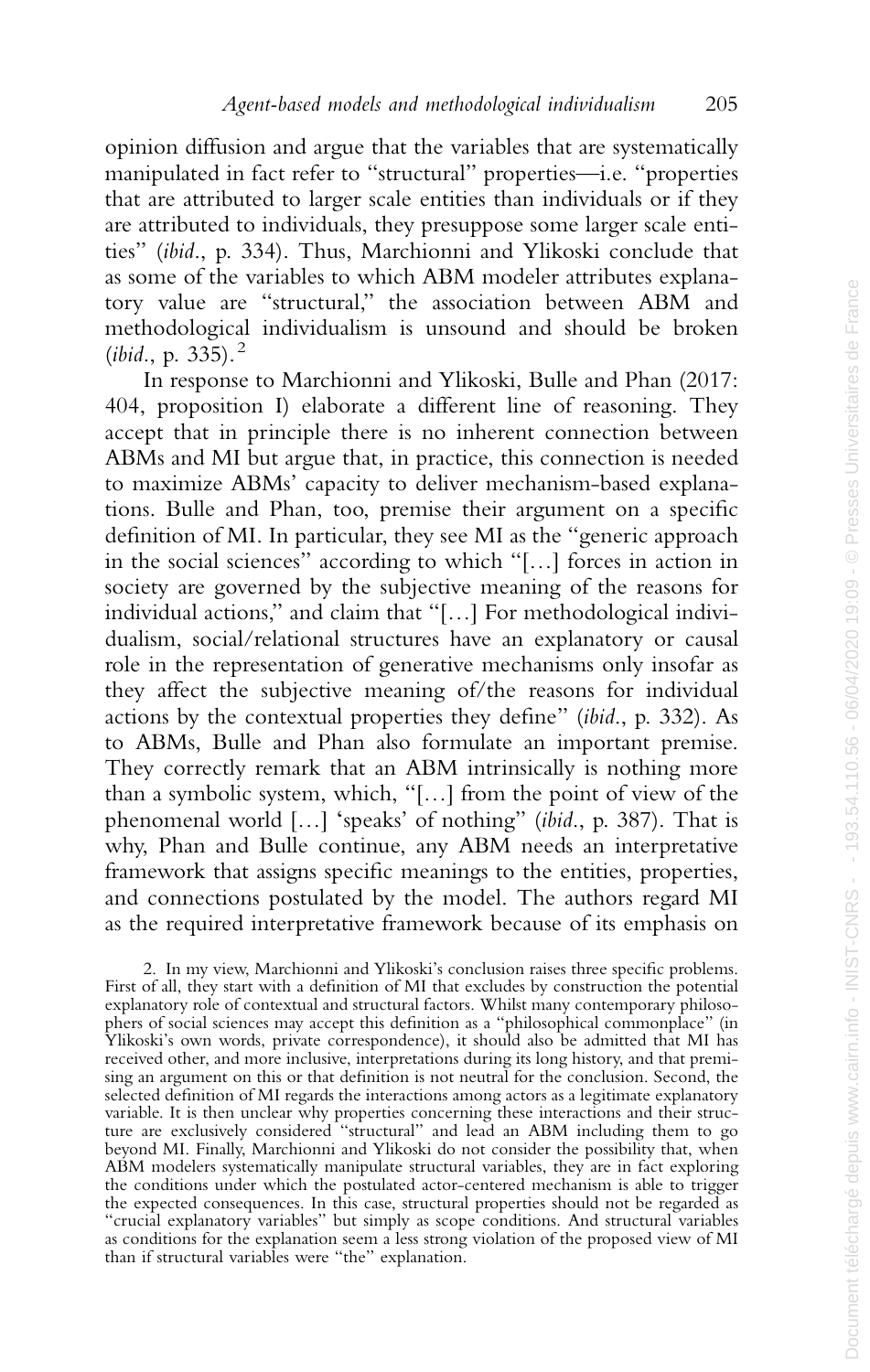actors' rationality. They consider indeed that actors' rationality has the property of being "trans-situational," a property that Bulle and Phan in turn see as the necessary feature that the entities represented by a given ABM must possess in order to make the mechanisms postulated by the model generalizable (*ibid*., p. 399, 402, 404, proposition  $E$ ).<sup>3</sup>

Di Iorio and Chen have recently pursued the debate through a different line of reasoning (Di Iorio & Chen, 2019). They directly attack one of the premises of Marchionni and Ylikoski's argument, namely their understanding of MI. According to Di Iorio and Chen, "Marchionni and Ylikoski agree with the dominant interpretation of MI in terms of reductionism […]," an interpretation that "[…] is misleading and *philologically incorrect* […]" (*ibid*., p. 2; emphasis added). Di Iorio and Chen thus deliver a synthetic study of MI over the long run and argue that a non-atomistic variant of MI exists that "[…] conceives of society in an emergentist and systemic way and the agent as being influenced by many structural and sociocultural factors that limit his/her freedom" (*ibid*., p. 6). Within this understanding of MI, the authors continue, "non-individual agents" are also admitted provided one can imagine shared decision procedures that justify the attribution of choices and actions to the collective actors (*ibid*., p. 15). When, Di Iorio and Chen conclude, it will be accepted that "the widespread interpretation of MI in terms of reductionism is historically incorrect and must be rejected," then it will become obvious that the presence and the manipulation of structural properties simply means that ABMs "[…] must be regarded as explanations in terms of non-reductionist MI" (*ibid*., p. 17). 4

3. By stressing the conceptual emptiness of ABM, Bulle and Phan make a potentially highly consequential point (I will come back to it in the section: the A new perspective on the connection between ABM and MI). However, their emphasis on actors' rationality, and in particular on the supposedly "trans-situational" nature of this rationality, makes the entire argument questionable. The concept of "trans-situationality" is implicitly defined in terms of "invariance" but it is unclear in what sense and on which basis the authors claim that "rationality" is "invariant." Theoretically, Boudon explicitly insisted on the fact that actors' reasons can be "context-free" as well as "context-depen-dent" (Boudon, 2014); empirically, it has repeatedly shown that actors' rationality tends to change across decision contexts (Gigerenzer & Gaissmaier, 2011) and frames (Della-Vigna, 2009). It is also unclear why "trans-situationality," and, consequently, generalizability, should be seen as a necessary condition for good mechanistic explanations. One may indeed defend the opposite claim, as Kroneberg did in a recent and provocative article (Kroneberg, 2019).

4. To those who are familiar with careful historical analyses of MI—like the monumental *summa* provided by Udehn (2001), Di Iorio and Chen's general line of reasoning is perfectly acceptable. However, their conviction that it is possible to demonstrate that one (or a few) of the existing variants of MI is (are) "philologically" and "historically correct," to take their own words, seems more debatable. Who has the skills to establish the proper variant of MI? What selection of writings should be included within the analysis? Which disciplines should we consider? What periods of time? From a methodo-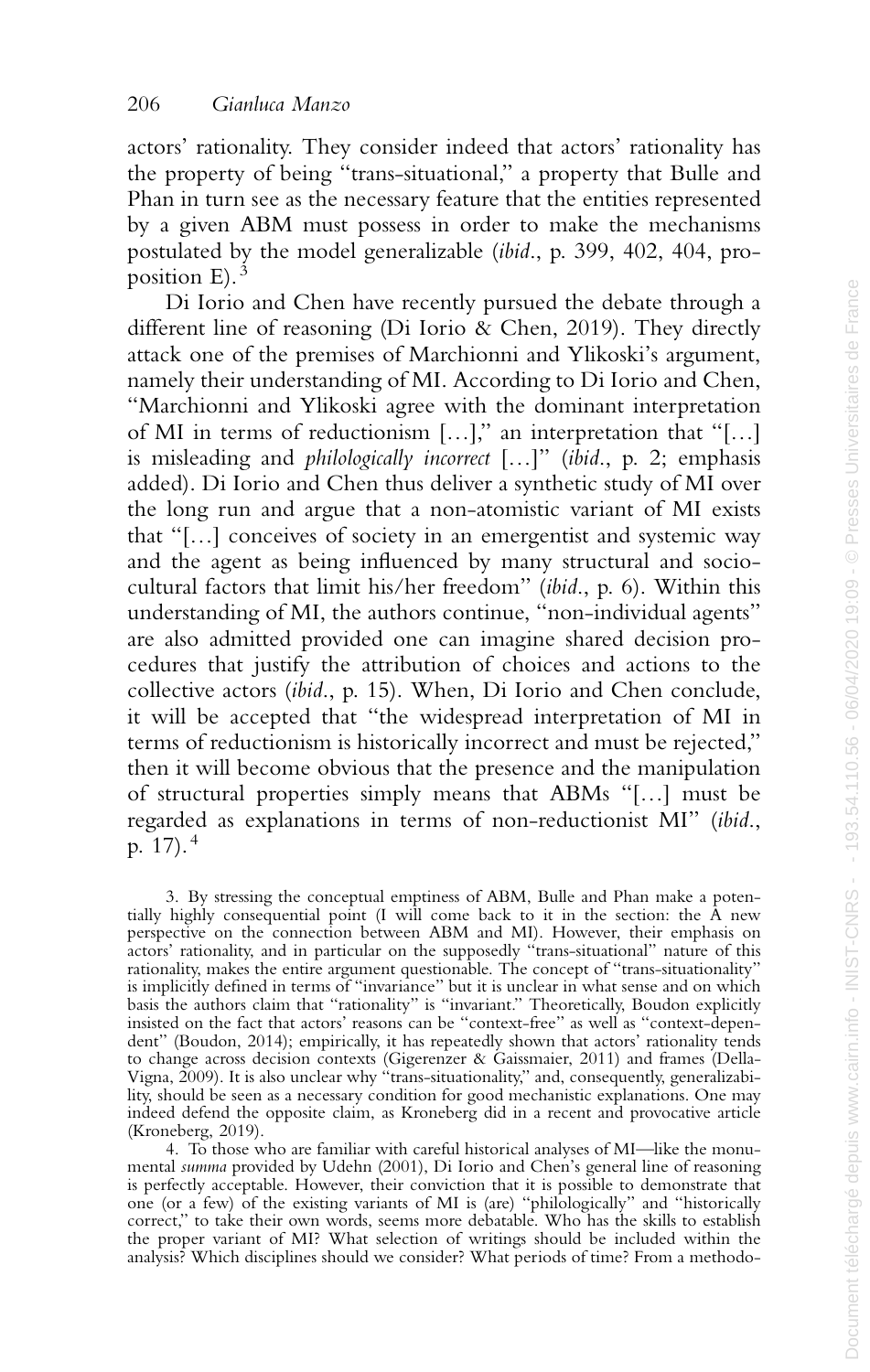However, what seems to be going without saying to Di Iorio and Chen is again challenged by Zahle and Kincaid (2020). Similarly to Marchionni and Ylikoski, they want to demonstrate that "[…] ABMs need not, and sometimes should not, be seen as embodying the methodological individualist program" (*ibid*., p. 1). Again, the argument is premised on a certain definition of MI. According to Zahle and Kincaid, "the key MI claim" is that "explanations should be in terms of individuals" (*ibid*., p. 2). They acknowledge however that this claim has received different interpretations. To some (but they do not give any specific reference), individualistic explanations amount to only considering individuals in isolation. Given this understanding, they argue, many ABMs clearly escape MI because they represent social interactions as well as a non-physical environment (*ibid*., p. 5). To others (Zahle and Kincaid explicitly refer here to Watkins), however, "relations between individuals" are legitimate explanatory elements within an individualistic explanation, a view that would then obviously make ABMs compatible with MI. In some accounts of MI, continue the authors (who refer here to Popper, Agassi, and Jarvie as examples of "institutional" individualists), even institutions (like firms, universities, states or codified laws and social norms, they say) are accepted as legitimate elements defining the context of individuals' actions. Within this view of MI, ABMs can also be seen as a tool for MI because they are able to model institutions (*ibid*., p. 5). If so, is there any element that is out of the acceptable explanatory toolbox of MI while being (possibly) present within ABMs? According to Zahle and Kincaid, these elements are of two types: collective actors (among which they mention "households, firms, nations, banks, central banks, political parties, elites, and governments") and aggregative properties (among which they consider "statistical properties" and "formal network" properties"). In both cases, they claim, these elements are often introduced within an ABM not as simple background features defining the context of actions of individual agents but, more fundamentally, as central explanatory variables. To Zahle and Kincaid, this is "unacceptable even to institutional individualists" (*ibid*., p. 6). 5

logical point of view, the idea of the existence of a correct version of MI seems problematic. It is certainly possible to ascertain that this rather than that interpretation of MI is at work within a specific (set of) piece(s) of research, and that this rather than that version is heuristically more useful for the research purpose at hand. By contrast, to reach a stable consensus, among scholars and across disciplines, once and for all, on what MI really is seems a task doomed to fail.

<sup>5.</sup> Zahle and Kincaid's analysis has the merit of progressively increasing the inclusiveness of MI definitions and showing how the answer to the question of whether ABMs fall within MI depends on these modifications. However, what they consider as the frontier separating MI from non-MI explanations illustrates the difficulty of this "definitional" approach. On the inclusion of collective actors, indeed, Di Iorio and Chen defend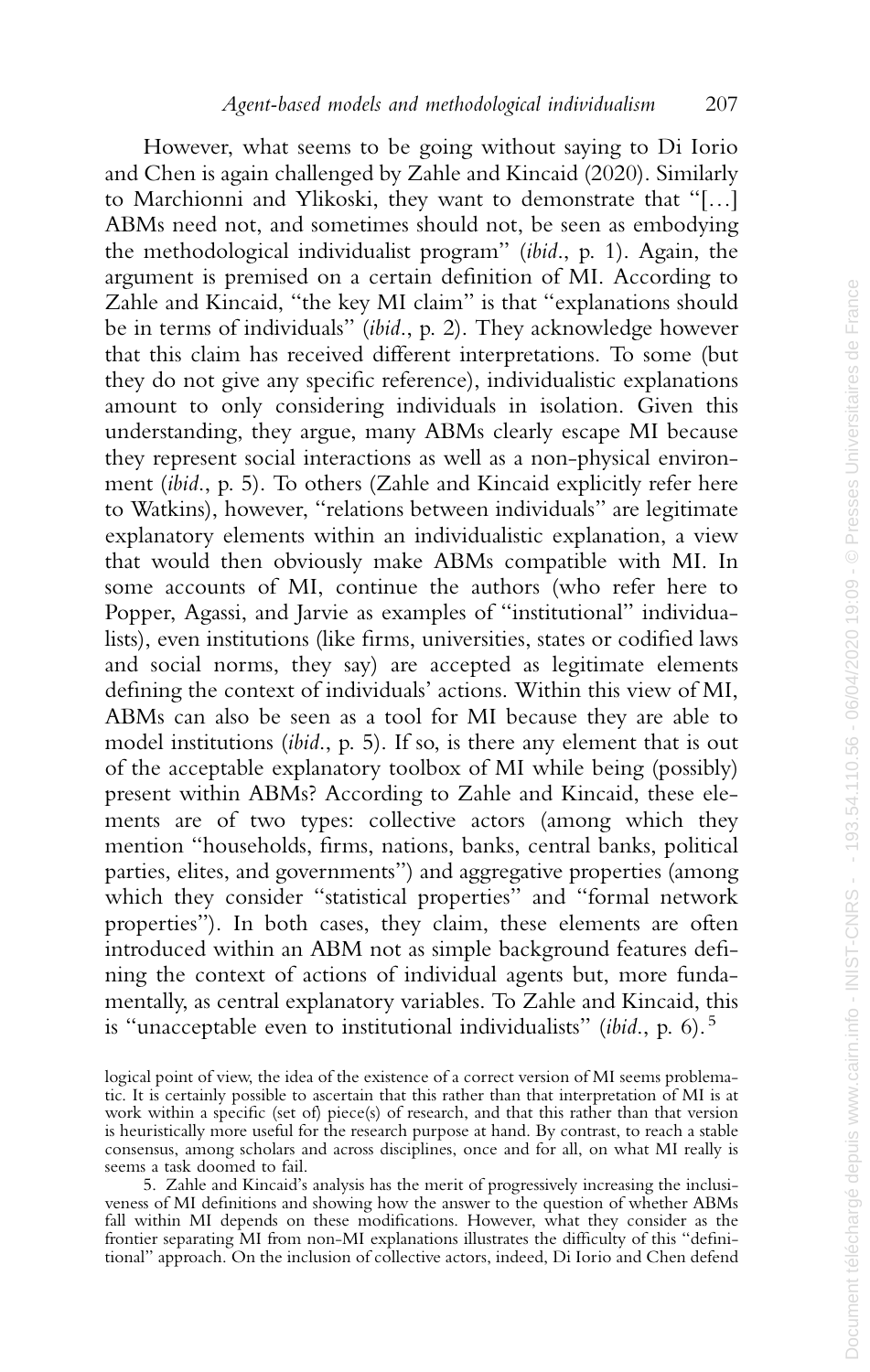In sum, contrary to computational modelers who suggested that ABM is a "formal implementation of methodological individualism" (Macy *et al*., 2011: 252), scholars who systematically investigated the claimed link between ABMs and MI reached symmetrically opposed conclusions on the soundness of this link. How can such markedly different answers to the same question be explained? In the next section I discuss two reasons that seems to me at the origin of the disagreement.

#### **Common problems with the current analyses**

Existing principled analyses of the supposedly deep link between ABMs and MI can be questioned on this or that point of their specific line of reasoning.<sup>6</sup> However, I would like to suggest that these analyses in fact also have two fundamental limitations in common. These limitations trap the debate in what I propose to label the "definition" and the "ontological" battle, respectively. These problems require a systematic analysis because they are likely to make the debate on the connection between ABMs and MI endless and unproductive. I discuss them in turn.

## *The "definition battle"*

The four articles that I have analyzed share a first general, but fundamental, point: they all premise their analysis of the link between ABMs and MI on a specific understanding of MI. The authors have opposite orientations on the status of the selected definition, however.

The contrast is well illustrated by Marchionni and Ylikoski (2013: 331)—who state that "[…] the debate over the proper definition of methodological individualism is a distraction from the real methodological issues"—and, on the other hand, Di Iorio and Chen (2019: 4)—who claim that "[…] within the frame of philosophical analysis, the problem of the compatibility between MI and ABS cannot be satisfactorily analyzed without considering the debates on the proper definition of MI, i.e. without assuming that the substantial aspects of this problem are relevant." Both perspectives—which I suggest to call respectively "stipulationist" and "realist"—seem problematic.

the opposite interpretation of MI when they overtly claim that "the fact that ABS [agentbased system] methodology sometimes refers to non-individual agents is not a sufficient condition to conclude that ABS is incompatible with MI" (Di Iorio & Chen, 2019: 15).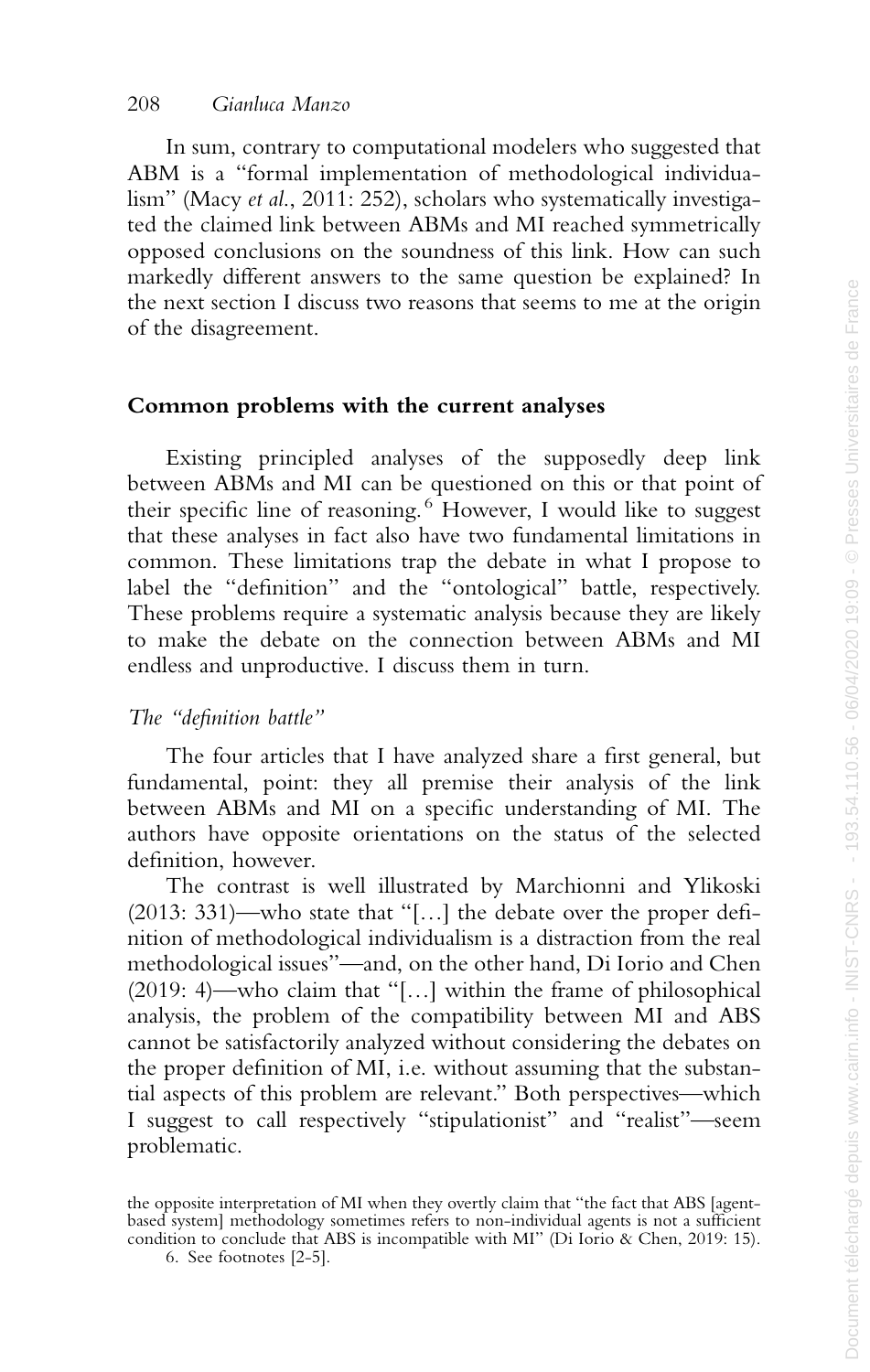Marchionni and Ylikoski implicitly ask the reader to accept their starting definition of MI as a convention that one must stipulate for the sake of the argument and/or in order to be understood within a certain academic circle. This "stipulationist" stance is problematic because the answer to the question of whether or not ABMs and MI are intrinsically connected in fact crucially depends on the starting definition of MI. Thus, why should one regard as convincing the conclusion of an argument that is premised on a definition of MI that sounds acceptable only for a specific audience? Marchionni and Ylikoski's claim could also be read as meaning that any starting definition of MI should only grasp the essential features of this doctrine. This view would be in line with Zahle and Kincaid's starting point according to which "the key MI claim" is that "explanations should be in terms of individuals" (Zahle & Kincaid, 2020: 2).

However, Zahle and Kincaid's paper itself shows that several interpretations exist of what an individualistic definition is so that the proposed definitional strategy raises the problems of knowing if one has considered all the possible interpretations and of establishing which one better corresponds to "the key MI claim." For all these reasons, Di Iorio and Chen's view seems more transparent in that it overtly raises the issue of the definition of MI rather than trying to bypass it. The shortcoming of their approach, however, is the implicit conviction that some interpretations of MI are more correct than others.

Ultimately, the stipulationist view—according to which only the essential features of MI (as seen within a certain audience) matter in discussing whether or not ABMs are individualist—like the "realist" one—according to which it is necessary to establish the proper interpretation of MI—underestimate the difficulty of reaching a consensus on how MI should be interpreted. Detailed historical investigations of MI concluded that "methodological individualism exists in a bewildering number of different versions" (Udehn, 2001: 346). Even a single author—like Popper (see Udhen [2001: ch. 7])—or specific variants of MI—like "rational choice individualism" (*ibid*., ch. 10)—can in fact be received differently. This is not to deny that progresses in understanding what MI is can be made. But this progress may realistically come precisely from accepting the existence of a variety of versions of MI and the absence of a "true version of this doctrine" (Udehn, 2002: 480).

This lesson is highly consequential for the debate on the connection between ABMs and MI. The existing analyses all premise their assessment of whether or not ABM can be seen as an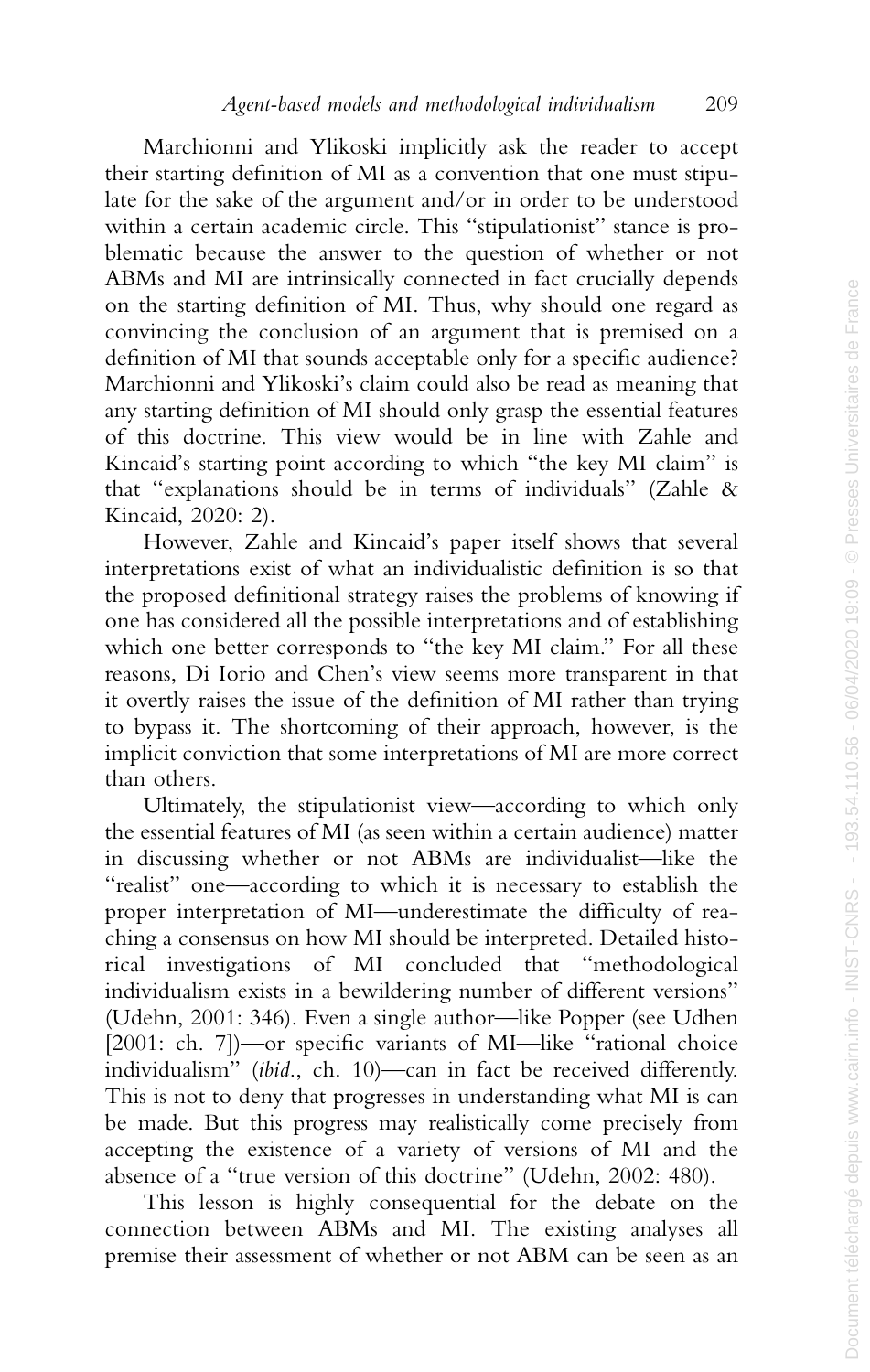implementation of MI on a specific understanding of MI without considering the intrinsic difficulty of finding an agreement on how MI should be interpreted. This strategy can only lead to conclusions that are likely to remain controversial: it only suffices to disagree on the chosen definition(s) of MI to be tempted to reject the conclusion on the nature of ABM.

#### *The "ontological battle"*

The difficulty of agreeing on the proper definition of MI is reinforced by a second, and deeper, problem. When arguing in favor of or against a given understanding of MI the authors of the articles under examination are in fact discussing what kind of entities can legitimately be inserted within a given theoretical model. This is the defining feature of what I have termed the "specific" interpretation of MI in the introduction. Now, to defend the legitimacy of this or that entity, the authors inevitably end up with developing, more or less explicitly, an argument on the existence of these entities, and, based on this, on their explanatory primacy. Thus, no matter if this is explicitly endorsed or not, the dispute over the proper content of a MI-inspired model, shifts silently and smoothly into an ontological dispute.

Similarly to the definition problem, the authors animating the debate on the link between ABMs and MI display opposite views as to the impact that ontology may have on their conclusions. Marchionni and Ylikoski regard MI as "a thesis about explanation, not about ontology," and claim that ontological arguments are not directly consequential for theses about explanation (Marchionni & Ylikoski, 2013: 332). <sup>7</sup> Di Iorio and Chen challenge this interpretation of MI and claim that the proper understanding of MI—i.e., the non-reductionist variant, in their view—is based on explicit "ontological individualism" (Di Iorio & Chen, 2019: 11).<sup>8</sup>

Explicitly admitting the potential relevance of the ontological level seems a more defensible perspective. A commitment to the disjunction between the explanatory and ontological levels is indeed

<sup>7.</sup> Zahle and Kincaid think along similar lines when they state that "methodological

individualism is a claim about explanations" (Zahle & Kincaid, 2020: 2). 8. Here is Di Iorio and Chen's full statement: "Even regarding this point, the dominant interpretation seems to us to be historically inaccurate. […] Many non-reduc-tionist individualists such as Carl Menger, Max Weber, Georg Simmel (1858-1919), Herbert Spencer (1820-1903), Ludwig von Mises, Friedrich Hayek and Karl Popper argued that MI is based on ontological individualism […] According to ontological individualism, while the word 'individual' does correspond to a real entity, collective nouns such as 'capitalism' or 'society' do not, in the sense that they refer to a collection of individuals and the consequences of their interaction (which must be described in systemic terms)" (Di Iorio & Chen, 2019: 11).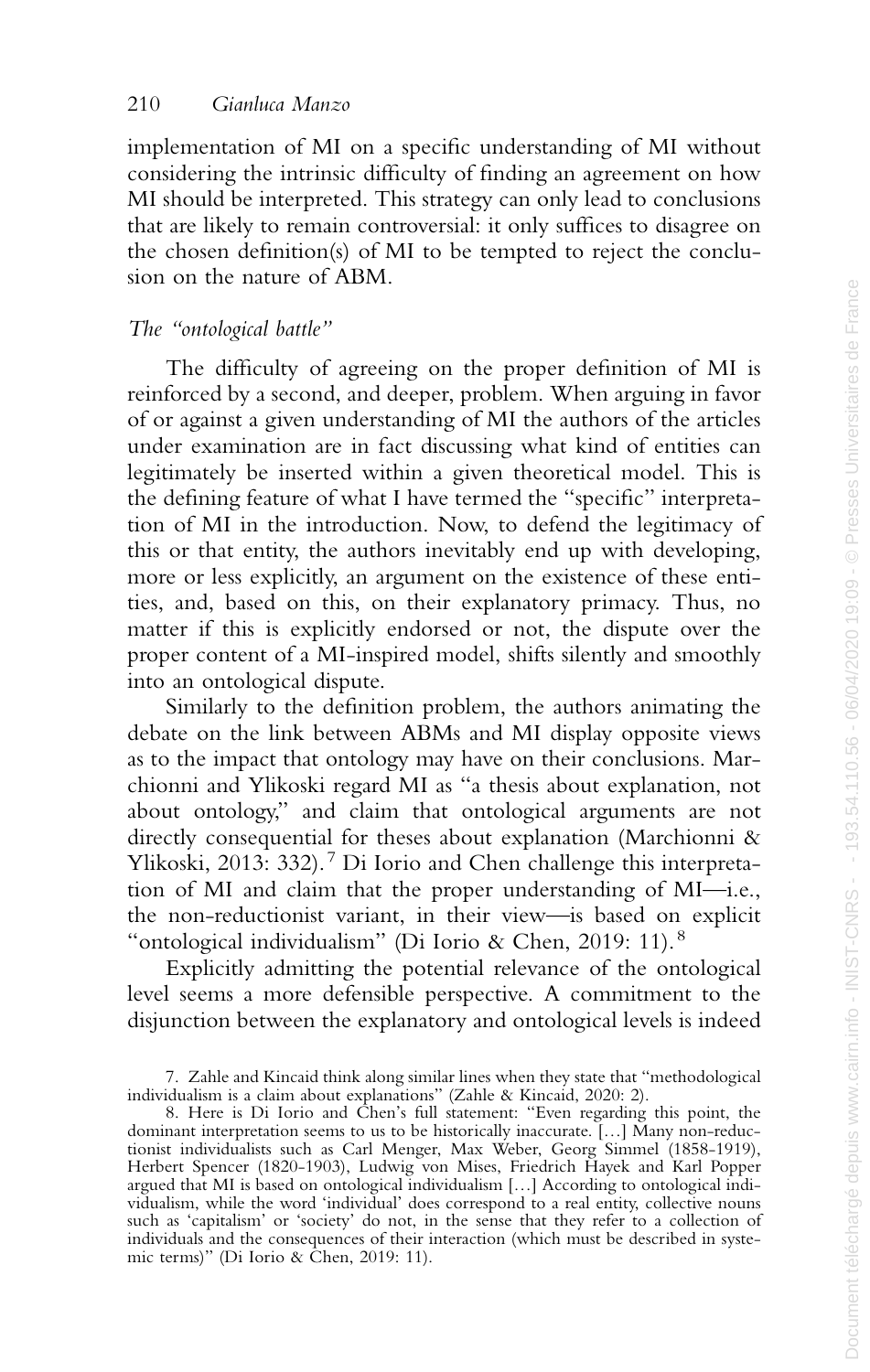likely to be violated in practice as soon as the argument is pushed farther. Zahle and Kincaid well illustrate this potential inconsistency when, after arguing that ABMs are not limited to individualistic explanations, they ask whether ABMs should be still used *only* to provide individualistic explanations. To challenge one of the possible arguments from the individualist camp in favor of this thesis—namely, that "social phenomena are causally inert"—, they note:

[...] as social properties supervene on individualist properties, the latter supervene on biological properties that, in turn, supervene on chemical properties that supervene on physical properties. […] As a result, individualist properties, qua being supervenient, are causally inert too and MIs must admit that it isn't legitimate to offer individualist (causal) explanations either (Zahle & Kincaid, 2020: 7).

Although the discussion is framed in explanatory terms, the argument ultimately (but implicitly) is based on the assumption that certain entities of the social and physical realm exist and that these entities are organized in a clearly identifiable hierarchy. This is an ontological debate, not an epistemological one. However, when ontology is explicitly taken into account, as in Di Iorio and Chen's approach to MI, problems that are likely to trigger further debates that are difficult to settle also arise. Given the focus of my discussion, let me illustrate this point by evoking one of these debates, namely the *vexata quaestio* of the existence of individuals and of their analytical primacy (for a detailed analysis, see Goldthorpe [2006: ch. 8, 174-183]).

Within MI, the fact that only individual actors exist is usually regarded as something that goes without saying. To express this point, Hedström proposed the following metaphor: "The causal efficacy of actions would be readily seen if we were able to press a pause button that suddenly froze all individuals and prevented them from performing any further actions. All social processes would then come to an immediate halt" (Hedström, 2005: 28). Similarly, Abell claimed: "The substantive point is that the motor energy of individual actions is *necessary* for the creation of any pattern of social causality" (Abell, 2003: 259; emphasis in the original). To those authors, it is obviously that the "energy" has its origin in actors' beliefs and intentions but this does not go at all without saying for scholars of other orientations. Sperber, for instance, formulates this concern as follows: "Individual agency is taken as a primitive in this approach, rather than as a tentative construct that should be unpacked and possibly questioned by psychology and biology" (Sperber,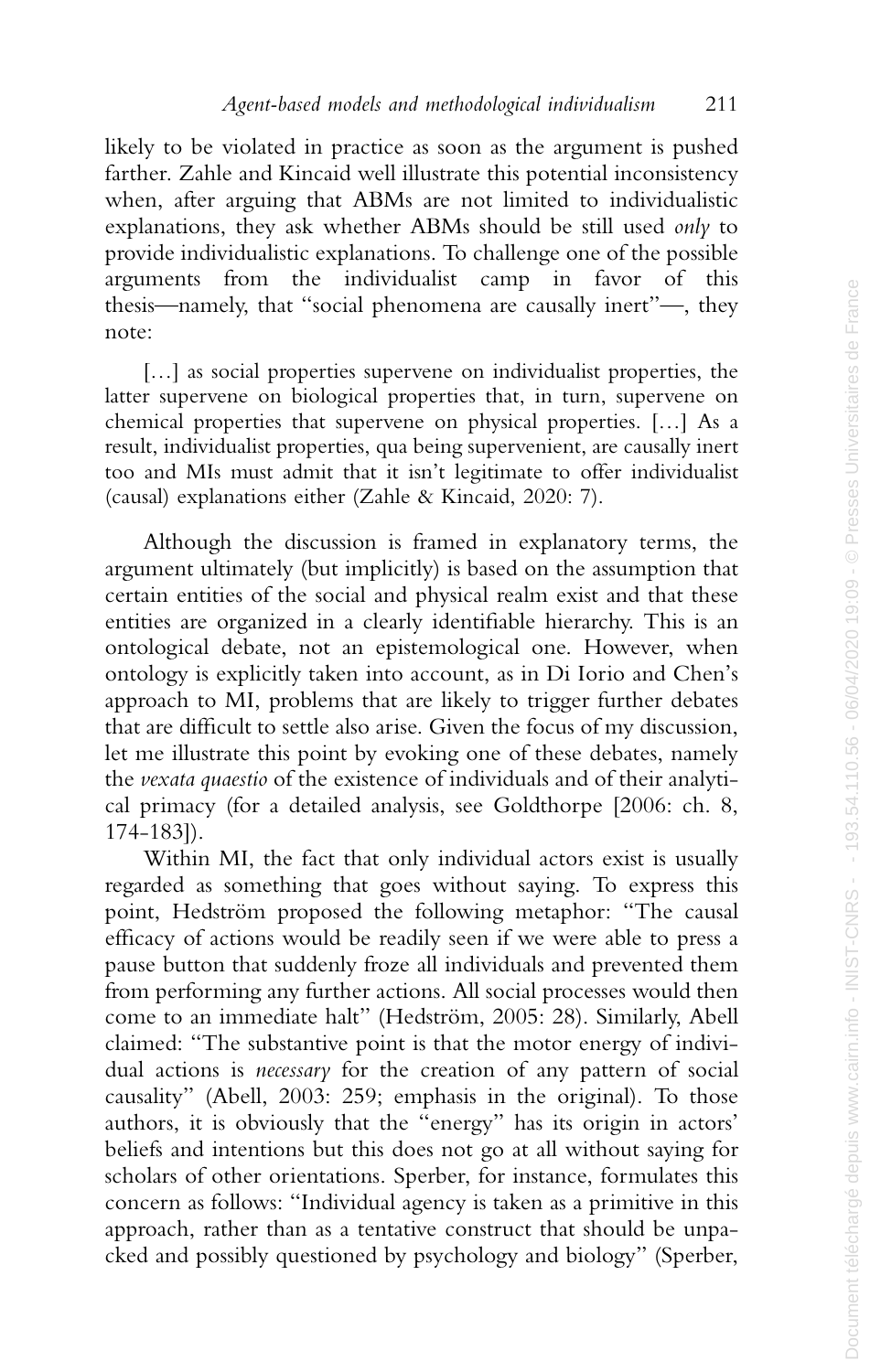2011: 64). He remarks that, empirically, "no primary reasons to give pride of place to intentions among the cognitive determinants of behavior;" "attention or memory," he noted, may equally claim a primary role (*ibid*., p. 71). From a relational (rather than sub-individual) perspective, Padgett and Powell (2012: 2) formulate a similar objection when they remark that, within MI, actors' preferences are not further unpacked. 9

In sum, as these contrasting statements show, the "definitions" and the "ontological" battles are inevitably related. The defense of interpretations of MI that are specific requires the justification of the legitimacy of the postulated entities, and, to argue in favor of this legitimacy, one is ultimately required to make ontological assumptions explicit, which in turn raises issues that are difficult to ascertain empirically. For these reasons, if the question of the connection between ABMs and MI is addressed by starting with a specific definition of MI, the answer to the question is likely to inherit all the difficulties related to the chosen definition. The assessment of the link between ABM and MI thus remains unstable because it entirely depends on the extent to which an observer agrees on the posited (specific) account of MI.

#### **A new perspective on the connection between ABM and MI**

To frame differently the question of the link between ABMs and MI, let me start with the following observation. From a computer programming perspective, an ABM is nothing more than a set of "objects," i.e. computational units defined by certain properties (attributes) and rules of behavior (methods or procedures). According to the bundle of properties and rules defining an object, the latter can be used to model the behavior and interactions of a set of particles, molecules, cells, beliefs, actors, groups (of particles, molecules, etc.), organizations, etc. (see Manzo [2010: 146-147]; Manzo [2014: 440-441]). Within the debate under examination, although using different terms, Marchionni and Ylikoski, Bulle and Phan,

<sup>9.</sup> Here is Padgett and Powell's full statement: "Most social science proceeds according to the logic of methodological individualism. […] 'Actors' are objects imbued with boundaries, purposes, and choices whose teleological behavior is explained thereby. [...] To assume axiomatically that real people are *actors* makes them logically impenetrable to the theories built upon them. No theory can derive its own axioms. The problem is not that the social science concept of actor is not useful. The problem is that the atomic conception of actor precludes investigation into the construction and emergence of the real people and organizations that we refer to by that abstraction" (Padgett & Powell, 2012: 2; emphasis in the original).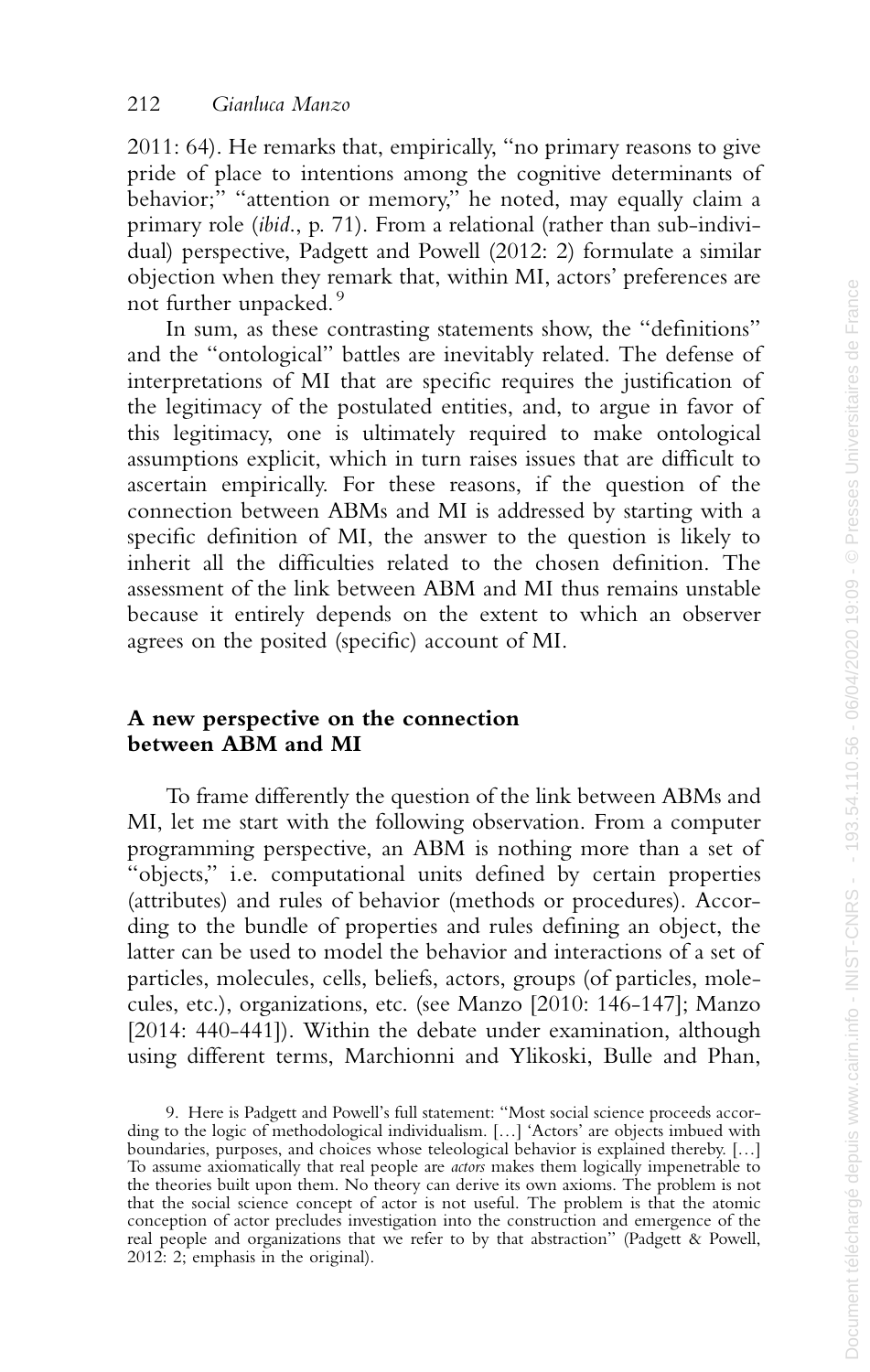and Zahle and Kincaid have all rightly remarked on this aspect when they acknowledged that the interpretation of the entities and the rules on which an ABM is based is not dictated *a priori* by the method itself (Marchionni & Ylikoski, 2013: 335 ; Bulle & Phan, 2017: 387; Zahle & Kincaid, 2020: 6). None of them, however, drew out all the consequences of this important technical observation.

The intrinsic substantive emptiness of an ABM indeed ultimately implies that including or excluding this or that type of entities (and/or relationship between them) from a given account of MI is inconsequential to knowing whether or not ABMs fall within the realm of MI: no matter what choice one makes, it will be always possible to find (or to design) an ABM where the computational objects and their relations represent the entities posited by the selected definition of MI.

This is a fundamental reason for looking at the connection between ABMs and MI from a different perspective. In particular, I propose to take seriously the intimate substantive emptiness of ABM and to look for ABM's generic properties. As anticipated in the introduction, I take here inspiration from the concept of "generic instruments" that sociologists of science and techniques coined to describe electronic or mechanical devices—like micro-processors or ultra-centrifuges (Joerges & Shinn, 2002)—or symbolic tools—like programing languages (see Shinn [2007])—that are based on principles and properties that are malleable, adaptable, and transversal to specific application domains (see Joerges and Shinn [2001: 9]; Shinn [2008]). From this perspective, ABM's generic properties can be defined as those technical features that are independent of the specific type of entities that a given model may want to represent. Once these theoretical lenses are endorsed, the problem of the link between ABM and MI can be addressed, first, by identifying ABM's generic properties, and, then, by assessing the extent to which these properties can also be seen as defining MI irrespectively from the type of entities that are regarded as legitimate within a given understanding of the doctrine. I discuss these problems in turn in the two following sub-sections.

# *ABM's generic properties*

Behind the endlessly diversity of ABMs in terms of macroscopic outcomes, entities, connections, dynamic processes and levels of analysis involved, existing ABMs in fact share fundamental properties that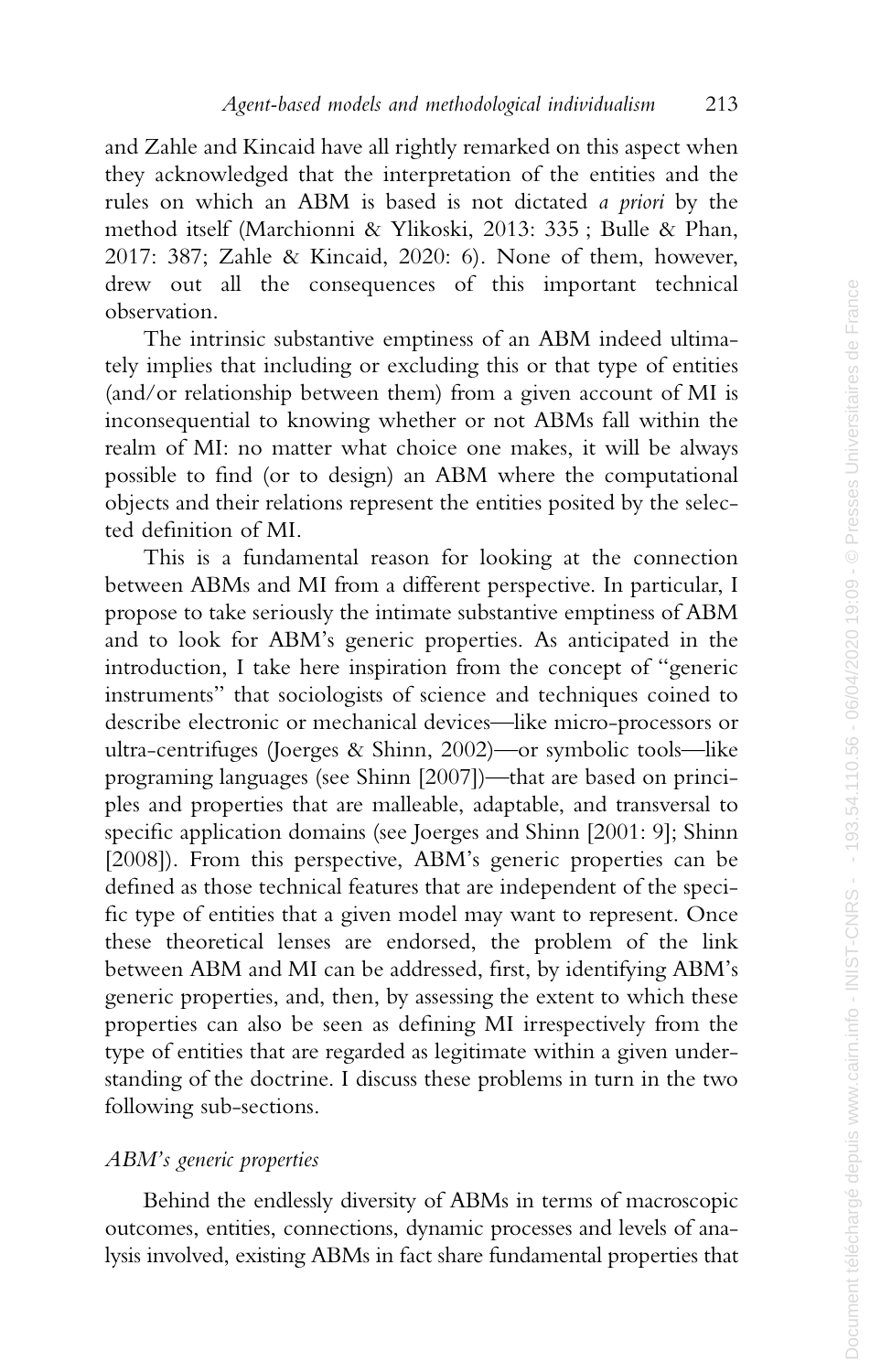are independent from the specific content of each model.<sup>10</sup> Among these properties, five of them constantly recur across applications. I propose to call them "level-change" propensity, "recursivity," "fractality," "generalized interdependence," and "heterogeneity." Let me briefly discuss each of them in turn.

By "level-change" propensity, I refer to ABM's flexibility in understanding a given pattern in terms of mechanisms that are conceptualized (by the modeler) as located at a different level of analysis. "Level-change" can concern problems where a macropattern needs to be understood in terms of micro-patterns ("upward" level-changes) as well as problems where a micro-pattern is conceived of as being impacted by some macro-patterns ("downward" level-changes). For instance, if one wants to understand the specific location of a pedestrian (low-level) within a given physical space (high-level), an ABM can be used to model the way the structure of the environment (macro-patterns) impacts on the likelihood of the pedestrian being in a given point in the space at some point in time (micro-pattern) (Zheng *et al*., 2009). What matters is that the modeler thinks that moving from one level to another can generate some explanatory gain—whatever the content of these levels and/or the "direction" of the movement are. "Levelchange" propensity should be analytically distinguished from the operation of *micro-reducing* macro-patterns. ABMs are indeed often perceived simply as a tool to demonstrate that macroscopic patterns in fact do not have *sui generis* properties and that it suffices to understand the behaviour of the parts to explain the properties of the whole (see, for instance, Little's distinction between "generativity" and complexity [Little, 2016: ch. 5]). Quite the contrary, an ABM is often built to show how moving up and down across levels, i.e. "level-change" propensity, can help to understand the origin of properties that no low-level entity can possess on its own (for an example in the field of social stratification, see Manzo [2013]).

ABM's "level-change" propensity is not a static feature. Within an ABM, moving up and down across sets of entities conceived of as located at different levels of analysis is an operation that is repeated iteratively. This is what can be called "recursivity," which I regard as the second generic feature of an ABM. Recursivity is a direct consequence of the fact that ABM is a simulation-based method.

<sup>10.</sup> This astonishing variety could be documented by inspecting literature reviews of ABMs in disciplines as diverse as sociology (Bianchi & Squazzoni, 2015), political science (De Marchi & Page, 2014), demography (Grow & Van Bavel, 2016), psychology (Eberlen *et al*., 2017), criminology (Birks *et al*., 2012), epidemiology (Tracy *et al.,* 2018), economics (Neugart & Richiardi, 2018), geography (O'Sullivan, 2008), ecology (Thober *et al*., 2017), archaeology (Wurzer *et al*., 2015) or biology (Metzcar *et al*., 2019).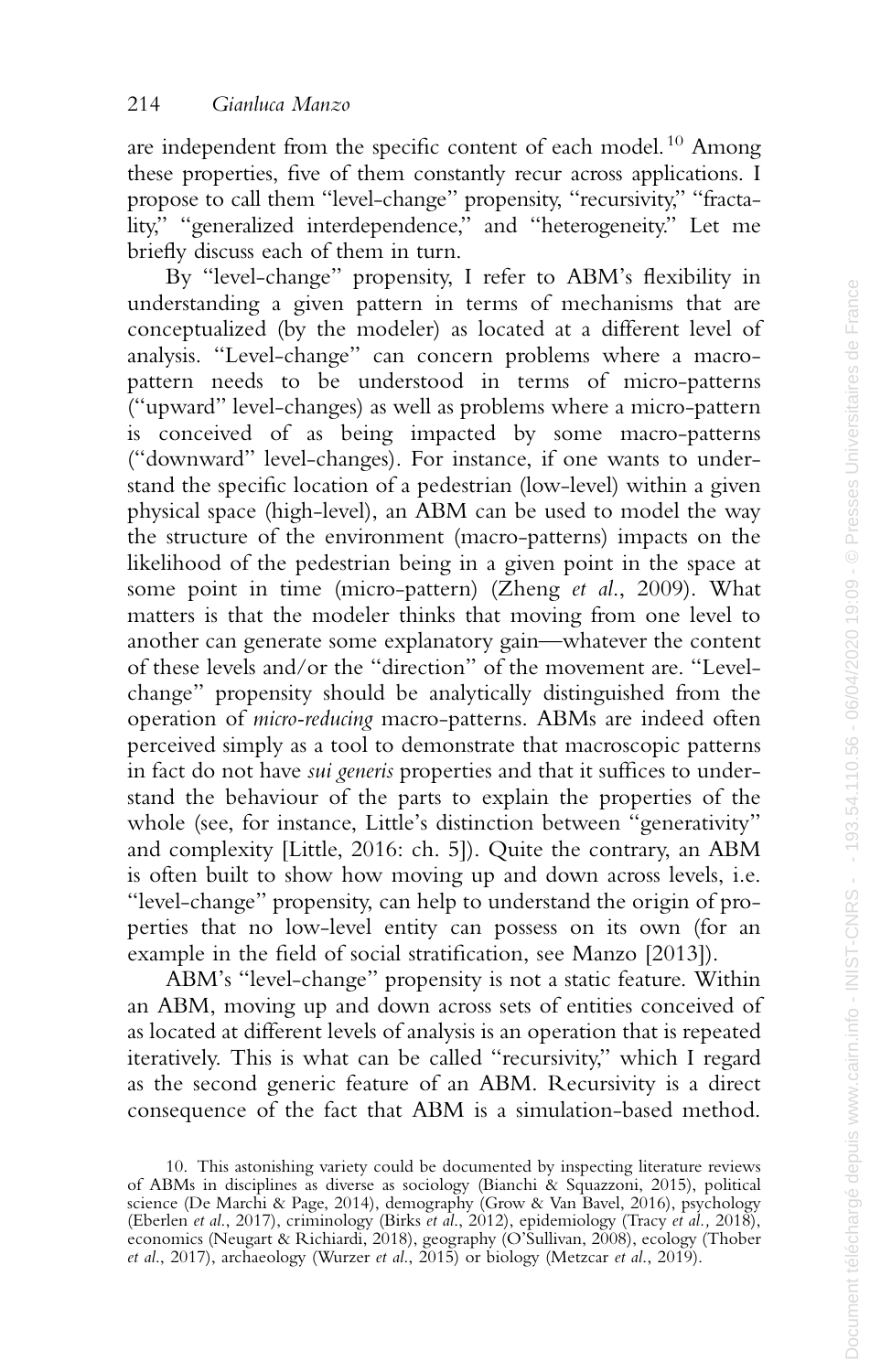There is no simulation without computational time elapsing. Concretely this means to iterate a set of rules a certain number of times. The intrinsic dynamic nature of an ABM—see, on this point, Miller and Page (2007: 80, 81, 83, 84)—thus implies that the procedures defining the entities' behaviors trigger a chain of activities, reactions, and updating that constitute the ultimate higher-level outcome of interest through a cascade of loops composed of upward local aggregations and downward effects. As we have seen earlier, the capacity to handle "upward" level-changes was the initial motivation for adopting ABM in sociology, in particular within the MI tradition (see section: The origin of the link between ABM and MI). This should not hide however the fact that, within an ABM, "moving up" is never disconnected from "moving down:" iteratively looping levels over time, i.e. recursivity, is the second deepest generic features of ABM.

The third one is its fractal nature. By this I refer to ABM's capacity to realize "level-change" propensity every time one wants to decompose a given level of analysis into more elementary mechanisms. This property is another consequence of the basic unit on which an ABM is based, i.e. computational objects. Within the object-oriented paradigm, everything can be "objectified." This means that, as soon as a given class of objects is created to represent a given set of entities/properties/activities/connections, another class of objects representing another set of entities/properties/activities/connections that is regarded as internal to the first set can be created to better ground the behavior of the first posited class of objects. For instance, if a given class of objects represents the properties and the activities of a population of actors (still the most frequent use of ABMs in social sciences), the brain functioning of each actor may be modeled by means of another class of objects representing neurons, their properties, activities, and connections; and one can let the two classes of objects depend on, and communicate with, each other. This is done, for instance, when an agentbased model at the actor level is coupled with an agent-based model at the infra-actor level (through the use of artificial neural networks—see, for instance, Hayward [2006]).

The fourth feature that recurs within ABMs across disciplines is the dependence of one entity's state(s) and behavior(s) on other entities' state(s) and behavior(s). This is possible because computational objects can communicate with each other through message passing at the deep level of computer's memory addresses (Hummon & Fararo, 1995). In fact interdependence comes under three different forms that must be distinguished analytically. First,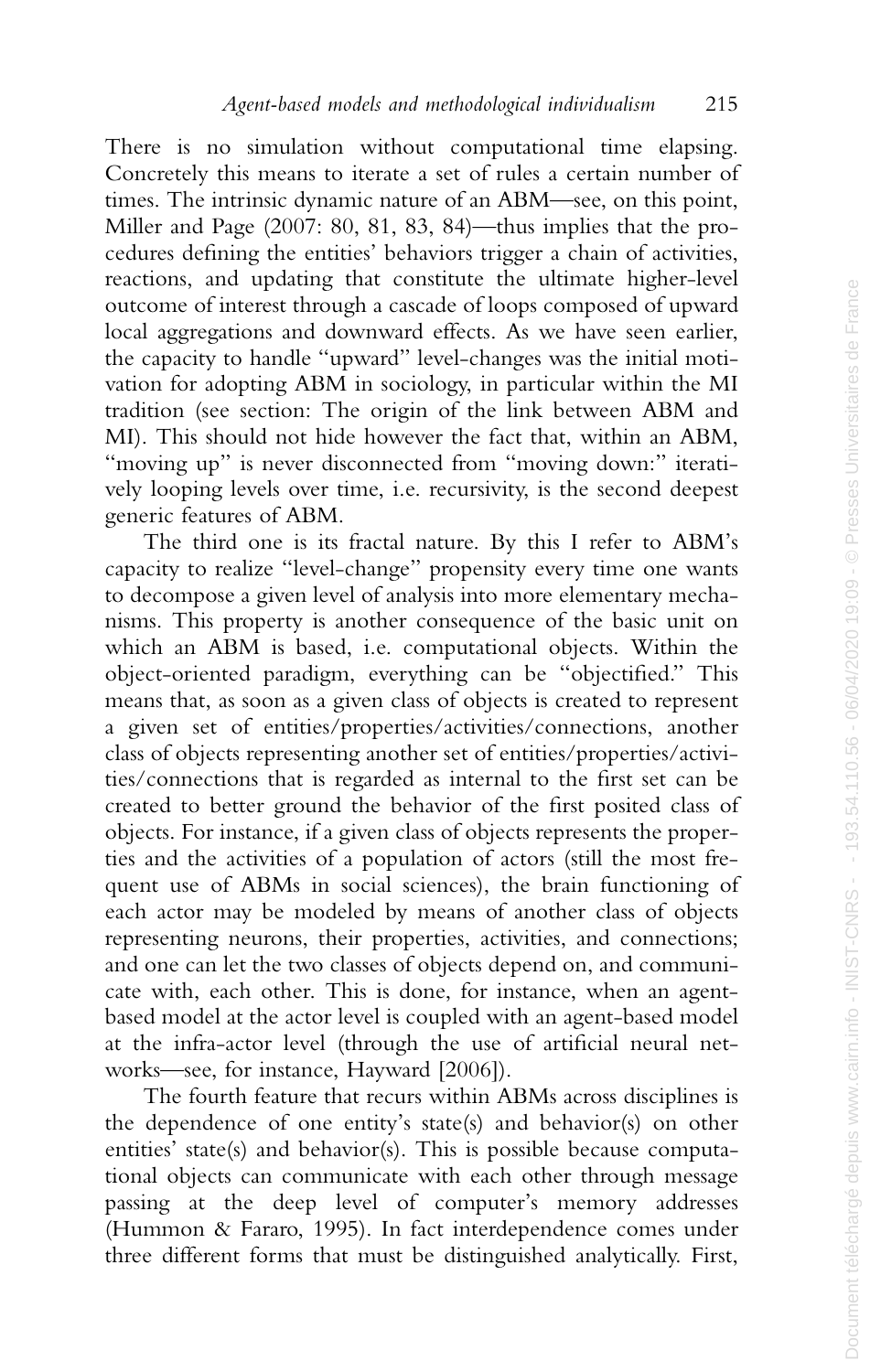entity interdependence can be mediated by a global aggregate, namely an outcome derived from the behavior of all entities present in the artificial population that feedbacks into the subsequent behaviors of each entity. Second, entity interdependence can be mediated by a local aggregate, namely an outcome derived from the behavior of all entities to which the focal entity is connected that feedbacks into the subsequent behaviors of the focal entity. Third, when the relevant input for a given entity comes from a single other entity, entity interdependence is purely dyadic. In the latter two cases, the relevant entity's neighborhood can be defined on a spatial and/or relational basis. In any minimally complex ABM, these forms of interdependence combine in various ways. In this sense, I propose to call "generalized" interdependence the fourth generic feature of ABM.

Finally, heterogeneity clearly is a fundamental generic property of this method. ABM's capacity to handle heterogeneous entities again comes from the underlying object-oriented nature of the technique. Objects can be heterogeneous in a variety of ways (Epstein, 2007: ch. XVI, 7). First, objects within the same class, whilst by definition sharing the same properties (and activities), are such that these properties can get different values. Second, objects in different classes by construction possess different types of behavior. Third, by playing with the objects' scheduling, objects can be represented as being heterogeneous in terms of behavioral sequences (i.e. the time at which a given behavior is realized). Finally, as I remarked at the beginning of this section, objects are conceptually "empty," meaning that, by playing with variables, vectors or other data structures, the objects' states can model any attributes of the entities of interest, and, by creating logical and numerical functions over these states, the objects' "methods" can be used to model every activities of these entities. As a consequence, heterogeneity can also take the form of multiple classes of objects representing different types of entities at different levels of analysis, such as organizations and actors (see Ferber *et al*. [2005]).

It should now be clear that "level-change" propensity, "recursivity," "fractality," "generalized interdependence," and "heterogeneity" have a fundamental feature in common: they are not defined with reference to the specific entities, behaviours, connections, and levels of analysis a given model may want to represent. This explains why these properties travel across ABMs in different fields. These properties are "generic" because they are transversal to models representing an infinite variety of specific entities and relationships among them. These five properties can thus be seen as the ingredi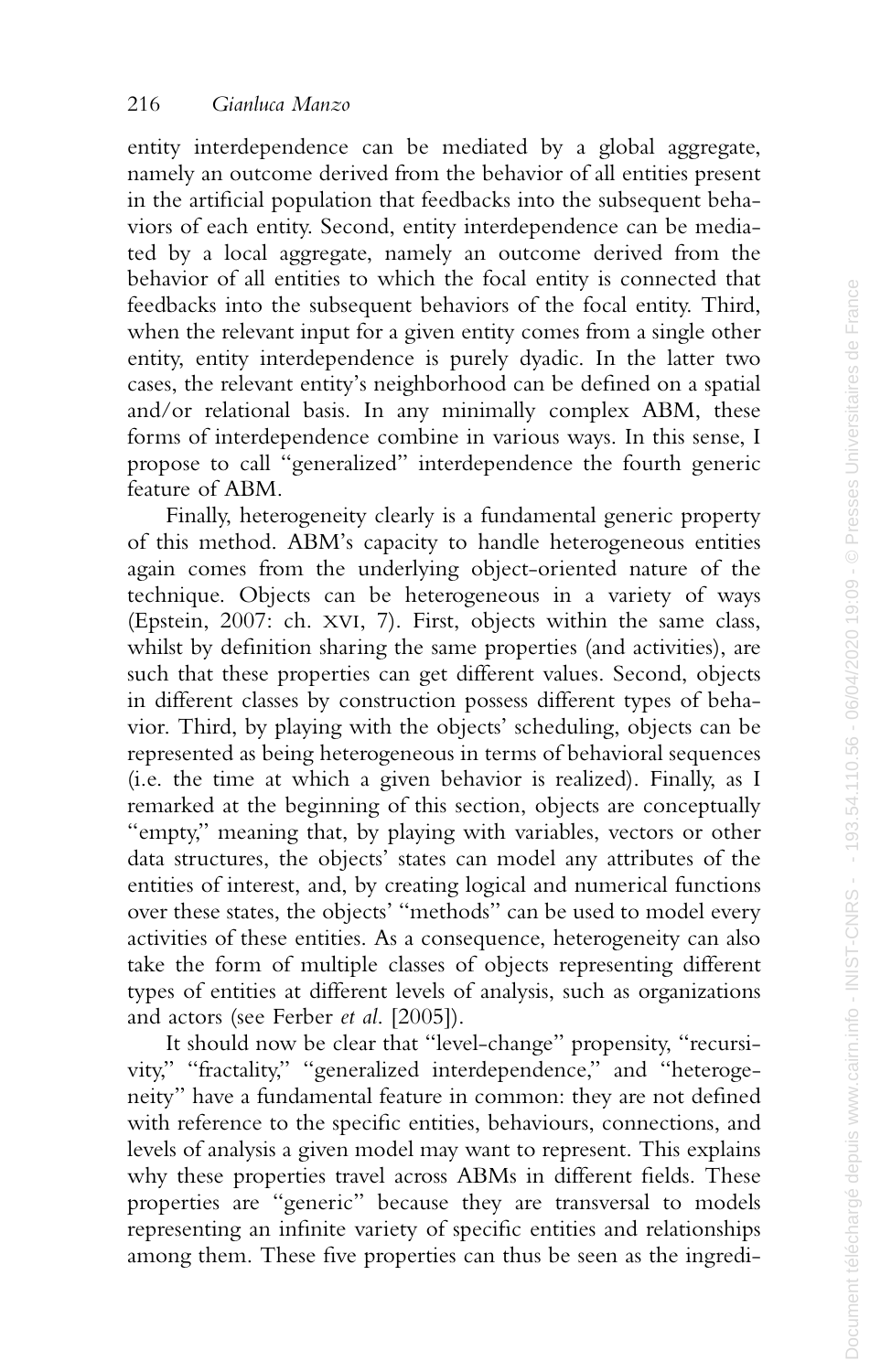ents that an explanatory problem should have to justify the use of an ABM irrespective of the specific entities involved by the problem at hand. Could one defensibly argue that MI can be interpreted along similar lines?

# *ABM's generic properties and MI*

The way James Coleman comments on MI in the *Foundations of Social Theory* (and related minor writings) constitutes an interesting starting point to assess this hypothesis. Coleman's understanding of MI has indeed received radically different interpretations, some scholars seeing it as the best example of micro-reductionism (see, in particular, the harsh critique by Jepperson & Meyer [2011]) while others reading it as the most structuralist variant of MI that admits "social wholes, in the form of structures of interrelated positions, which exist independently of the particular individuals who happen to occupy these positions" (Udhen, 2001: 347). In this sense, as Coleman's MI is seen to span from the "strongest" to the "weakest" forms of MI, it constitutes a useful benchmark to provide a first assessment of the presence of ABM's generic properties across a variety of possible specific accounts of MI.<sup>11</sup>

As to "change-level" propensity, which I defined as ABM's requirement of treating an explanatory problem by moving up and down across levels of analysis, Coleman clearly expresses this idea when he states that his mode of explanation "[…] of the behaviour of social system entails examining processes internal to the system, involving its component parts, or units at a level below that of the system" (Coleman, 1990: 2, 5). Some pages later, he even detaches the principle of not remaining at the same level of analysis from a specific type of entities that one should assign by construction the "lower" level (Coleman, 1990: 5).  $12$ 

To the objection that Coleman would be in fact emphasizing here only one type of "level-change," namely "top-down" (whereas, for ABM, I stressed the equal importance of "downward" and "upward" level-changes), a response can be found in another remark where he clearly indicates that system-level regularities should be thought as generated by chains of macro-to-micro

<sup>11.</sup> Moreover, Coleman's diagram inspires large portions of contemporary empirical, experimental and formal sociology (see Hedström & Swedberg [1998]; Raub *et al.* [2011]) and, for this reason, it can be regarded as representative of the way a majority of social scientists nowadays understands MI.

<sup>12.</sup> Here is Coleman's full quotation: "Furthermore, there is no implication that for a given purpose an explanation must be taken all the way to the individual level to be satisfactory. The criterion is instead pragmatic […]. This criterion will ordinarily require an explanation that goes below the level of the system as a whole, but not necessarily one grounded in individual actions and orientations" (Coleman, 1990: 5).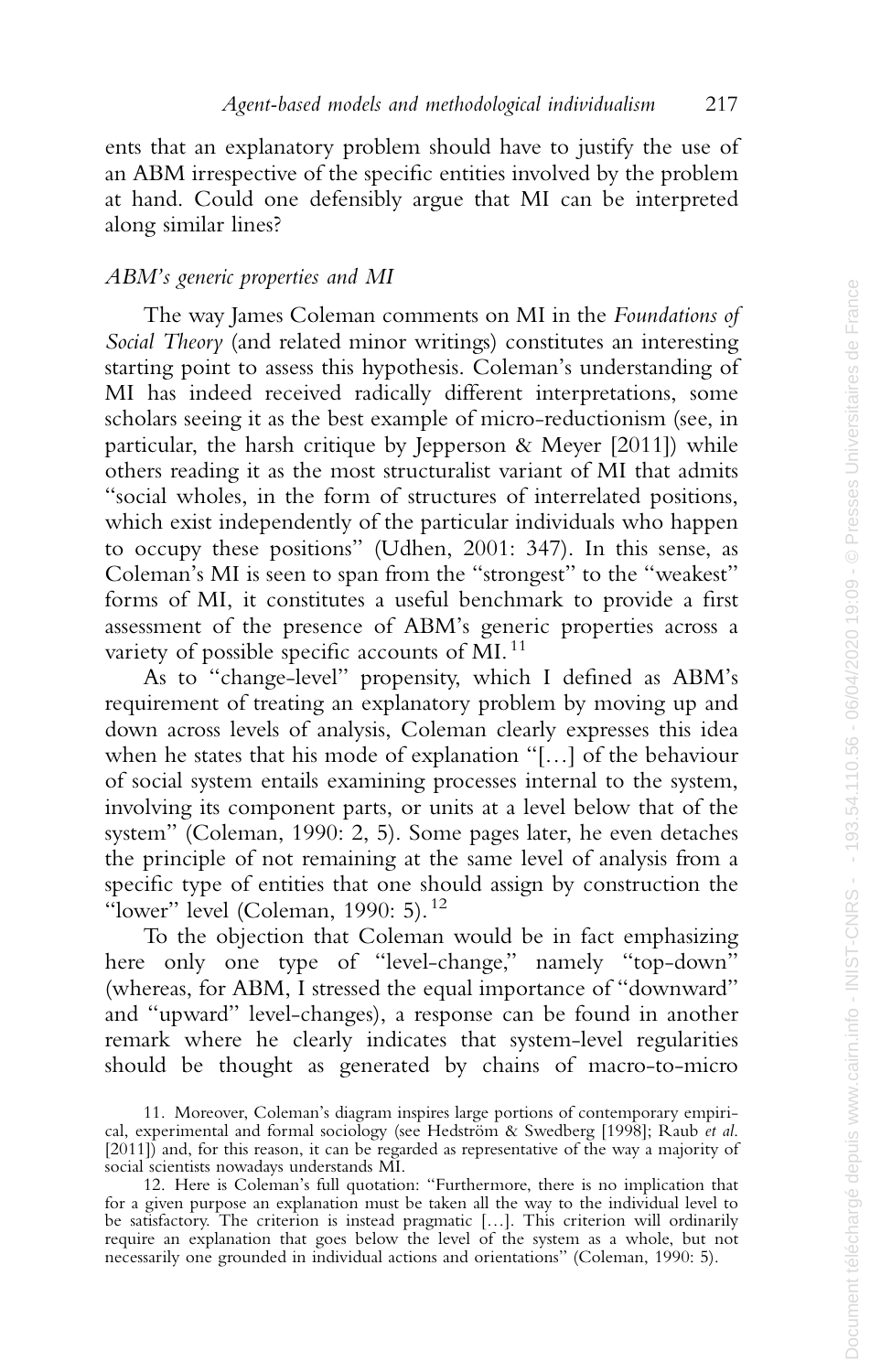constraints and micro-to-macro aggregative events. <sup>13</sup> This principle also clearly implies that Coleman sees moving up and down across set of entities conceived of as located at different levels of analysis as an iterative operation, a feature that I call "recursivity" and I regarded as ABM's second generic property. <sup>14</sup>

The third property, i.e. "fractality," which I defined as the possibility to operate "level-changes" every time a given level of analysis is required to be decomposed into more elementary mechanisms, is also visible in Coleman's comments on MI when he explicitly acknowledges that the concept of "system behavior" is relative, its content is not defined *a priori* once and for all, and the principle of looking into the internal component of a given set of entities located at a given level of analysis is independent from the specific types of entities and level at hand. <sup>15</sup>

"Generalized interdependence," the fourth generic property that I proposed for ABM, is the easiest feature to find within MI. ABM was imported within MI as the tool that finally enabled social scientists to handle interdependence structures potentially involved in the "transformation" of the "micro" into the "macro" (see section: The origin of the link between ABM and MI). Coleman explicitly stresses the importance of conceptualizing a variety of forms of interdependence that goes far beyond simple dyadic interactions among actors (Coleman, 1990: 20-21). Moreover, he makes the important (but unnoticed) observation that, in some cases, the "macro-to-micro transition" is contained within a given interdependence structure, which is in full agreement with the proposed idea that an ABM is designed to model interdependence both as an aggregation mechanism and a source of constraints.

13. Here is Coleman's full quotation: "[…] structure at one time (macro-level) generates the conditions which together with existing interests shape the actions of actors (micro-level) that jointly produce outcomes which modify the structure of a later time (macro-level) which generates conditions that again (through constraints and incentives) shape actions (micro-level) that jointly produce outcomes (macro-level) and so on (Coleman, 1993: 63).

14. Abell and Engel also acknowledge this property of the Coleman's boat when they note that "The 'boat shape' is used to imply passage of time from left to right. Furthermore, repeated diagrams whereby the exogenous macro cause is the outcome/ effect of a previous cycle may be conceived" (Abell & Engel, 2018; see Manzo [2007: fig. 2]) for an explicit graphical representation of idea).

15. Here is Coleman's full quotation: "The system behaviour, the macro-level in the terminology of this book, sometimes is appropriately conceived as being merely the behavior of a system of actors whose actions are interdependent. In some case the system behavior can be regarded as the action of a supraindividual actors, for example, the action of a nation resulting from the interdependent actions of actors internal to the nation. Similar to this is the case in which the macro-level is a formal organization and the micro-level is made up of departments in the organization or person occupying positions in it" (Coleman, 1990: 12).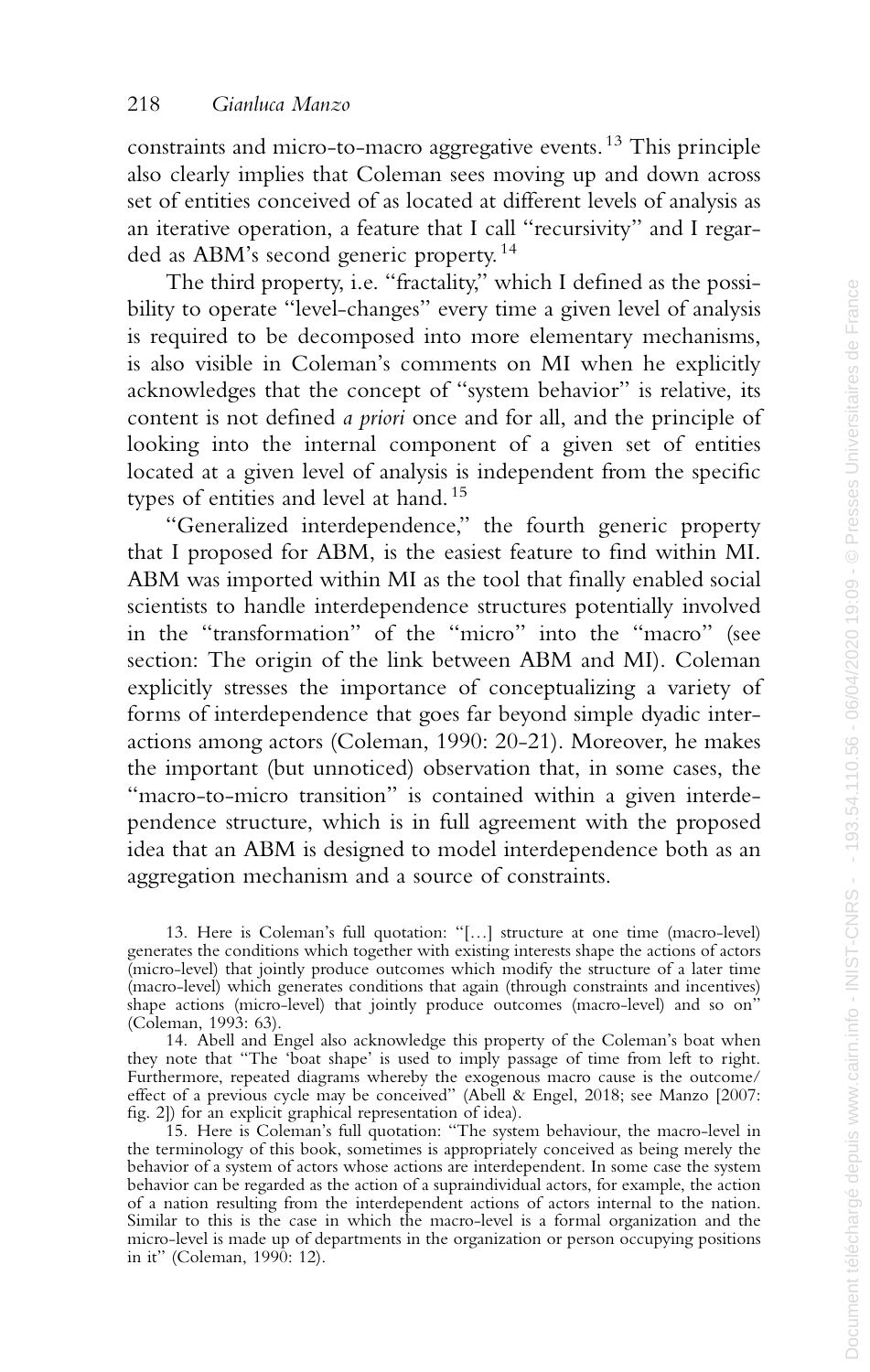The last generic feature that I suggested to be at the heart of ABM is "heterogeneity." Similarly to interdependence, the quest for a tool able to treat how heterogeneity dynamically travels through interdependent actions, thus affecting macroscopic patterns in noteasy-to-predict ways, was at the origin of the adoption of ABM by MI-oriented economists and sociologists. Despite the absence of an explicit representation of heterogeneity within his acclaimed diagram, Coleman's overt attack on the metaphor of the "representative agents" (see section: The origin of the link between ABM and MI)—an analytical strategy that ignores actors' heterogeneity—clearly suggests that he regarded this element as a crucial explanatory ingredient for MI-based theoretical models. <sup>16</sup>

In sum, Coleman's meta-reflection on MI is clearly characterized by a number of principles that hold independently of the specific type of entities one assigns a given level of analysis, and even independently from the specific levels of analysis a given explanatory problem may involve. These principles astonishingly resemble the features—namely, "level-change" propensity, "recursivity," "fractality," "generalized interdependence," and "heterogeneity"—that I suggested as the defining generic properties of ABM. As Coleman has been equally well interpreted as the most extreme "micro-chauvinist" (see Jepperson & Meyer [2011: 57]) or the most accomplished "structural individualist" (see Udehn [2001: 292-306]), it seems fair to consider him as speaking for a variety of MI accounts. In this sense, the resemblance that I found between ABM's and MI's generic properties within his master work can be regarded as a first test of the working hypothesis that ABM's generic properties are transversal to "strong" and "weak" forms of MI, and that, consequently, MI can legitimately be conceived in terms of (these) generic properties (i.e. as a generic instrument) rather than in terms of specific entities (and levels of analysis).

## **Concluding remarks**

The rapid diffusion of ABM across disciplines over the last two decades has been scrutinized from various technical, methodological and epistemological points of view. In this paper, I focused on one of the most recent debates fueled by a set of articles systematically

<sup>16.</sup> On this point, I agree with Ylikoski, who, in an extensive analysis of the Coleman's boat, notes: "The second unrepresented but crucial idea is the heterogeneity of agents. […] Nothing in the logic of the diagram implies that we should think that the problem of micro-foundations could be resolved by intellectual compromises like representative agents" (Ylikoski, 2016).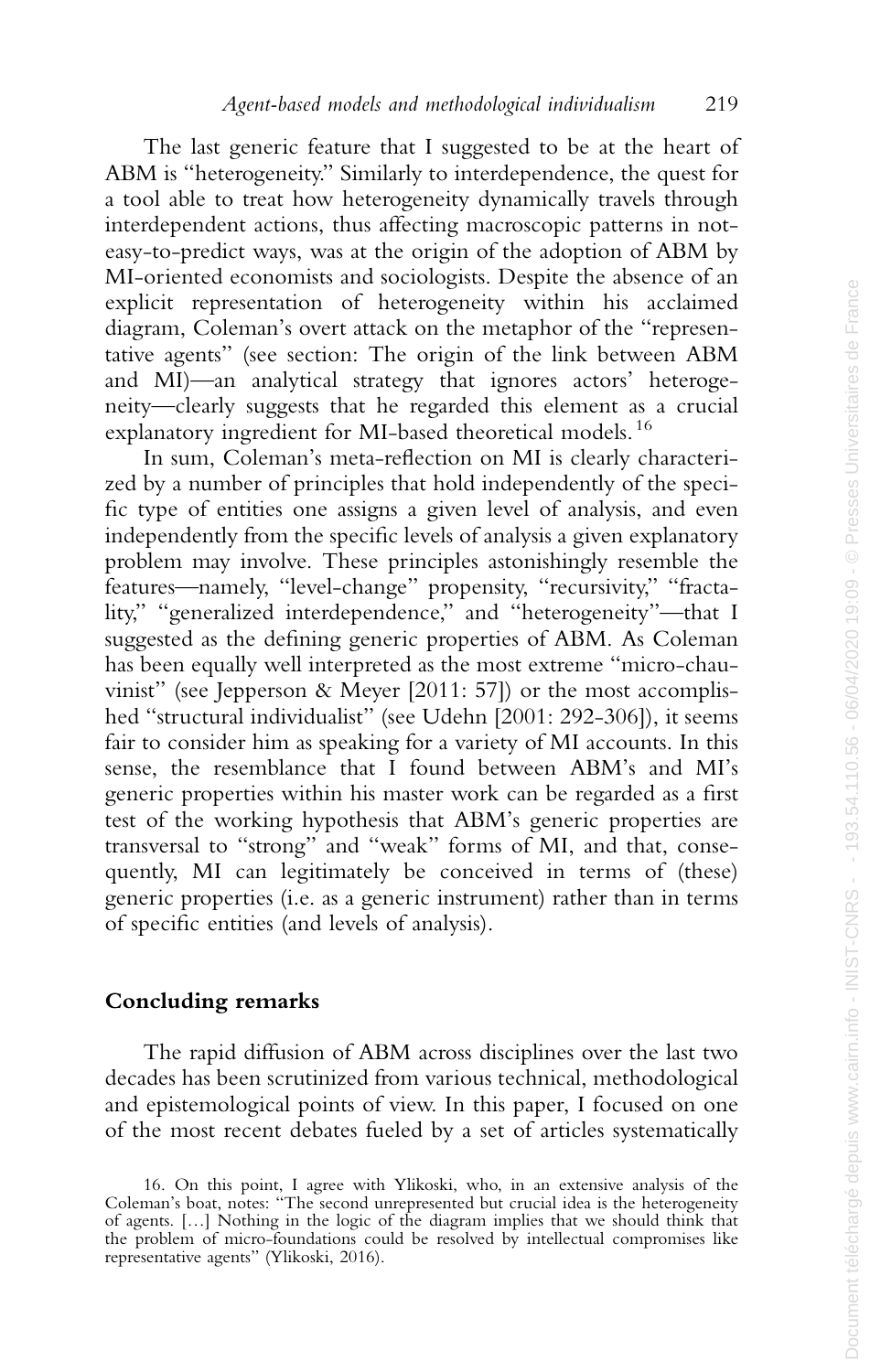studying the soundness of the link that computational modelers posited between ABM and MI.

I argued that the answer to this question is likely to continue to be controversial as long as the analysis starts with a "specific" understanding of MI, i.e. any interpretation of MI that, firstly, gives a specific content the entities that can be legitimately introduced within an explanatory model, and, second, argues in favor of the analytical primacy of these entities. When this is done, a cascade of issues that have historically proved to be difficult, if not impossible, to be settled arises, so that it suffices to change the premise—i.e. the chosen "specific" definition of MI—to challenge the conclusion—i.e. the claimed/denied existence of a connection between ABM and MI.

To overcome this pitfall, I took inspiration from the concept of "generic instruments" that sociologists of science and technology forged to describe mechanical and symbolic devices that have historically proved to be able to travel across application domains because of the flexibility of the principles and rules of functioning on which they were based (see Shinn [2008]). I proposed to look into ABM and MI as "generic instruments" potentially sharing similar generic properties, meaning, in my case, properties that are defined without reference to the specific entities (and levels of analysis) a given model may want to represent.

Thus, starting from the empirical observation that ABMs across disciplines involve an astonishing variety of specific entities, behaviors, connections, and (relationships between) levels of analysis, I identified "level-change" propensity, "recursivity," "fractality," "generalized interdependence," and "heterogeneity" as those generic properties that recur most frequently across ABMs with very different specific contents. Then, I moved on to MI and considered the possibility that this perspective can be characterized by the same generic properties. In particular, I inspected James Coleman's MI account and I have shown that this understanding of MI is in fact explicitly based on the same five generic ingredients that recur within ABMs. As Coleman's MI has received diametrically opposing interpretations with respect to the entities it is supposed to accept and the hierarchy among levels of analysis it is supposed to admit, thus arguably speaking for "strong" as well as "weak" forms of MI, I finally claimed that it seems realistic to formulate the hypothesis that ABM's generic properties are transversal to various forms of MI and that, consequently, ABM can (and should be) legitimately seen as a powerful technical support for the analysis of theoretical models conceived in MI terms.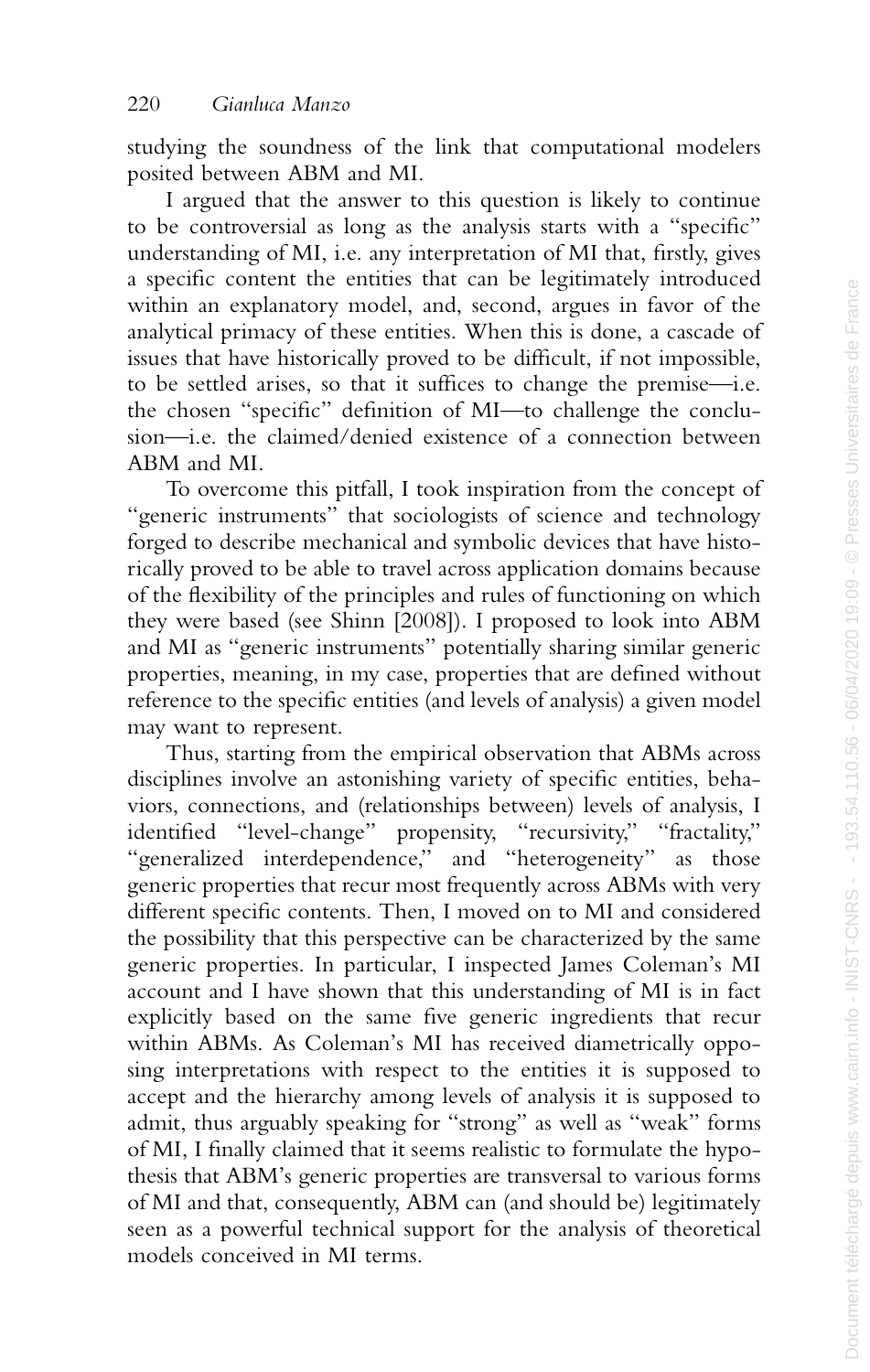I see two potential objections to this line of thought. First, one may object to my approach that in fact it is also based on a specific understanding of MI (and of ABM). The subtle relevant distinction here is between "particular" (or distinctive) and "specific." I certainly proposed an account of MI that is particular in the sense of being different from the way MI is usually described. However, this particular interpretation is not "specific" in the sense I used the term in this paper: my particular view on MI is not based on any claims concerning the type of entities (and level of analysis) that one should admit to remain within the realm of MI. The "genericity" of my account of MI thus makes it at the same time "particular" (in the sense of being distinctive) and transversal (in the sense of generalizable) to various "specific" interpretations of MI. And here comes the second objection. One may indeed retort that my analysis did not prove the compatibility of ABM's generic properties and MI across its multiple "strong" and "weak" versions, which weakens the claimed generality of the proposed interpretation of MI in terms of generic properties. I am obviously well aware that, given the variety of accounts MI has received, in order to establish whether ABM's generic properties are compatible with MI, one should in principle scrutinize every single proposed interpretation of MI. For this reason, as the production of a full empirical proof of this kind was out of my reach, I insisted several times that my modest goal was to formulate a working hypothesis that historically-minded philosophers of science and as well as historians of ideas and social theory may test in a more systematic way than I was able to do in this study.

For the time being, the reader could at least be ready to follow me in stressing the heuristic value of this working hypothesis. Conceiving MI and ABM as "generic instruments" indeed has the potential of teaching us something new about both ABMs and MI rather than obliging us to rehash old and endlessly controversial issues. As to the ABM, the focus on its generic properties forces us to consider that, while the link between ABMs and MI was historically created within this perspective to solve a specific methodological problem—i.e. the transition from interdependent actions to their unintended consequences—, ABM is a method that can be used to solve a much broader set of explanatory problems, where the entities involved are not necessarily human actors and the transition from the micro to the macro-level is not necessarily the main focus of the analysis. Without these generic lenses, it would not be possible to account for the impressive variety of specific entities, behaviors, connections, and (relationships between) levels of analysis that ABM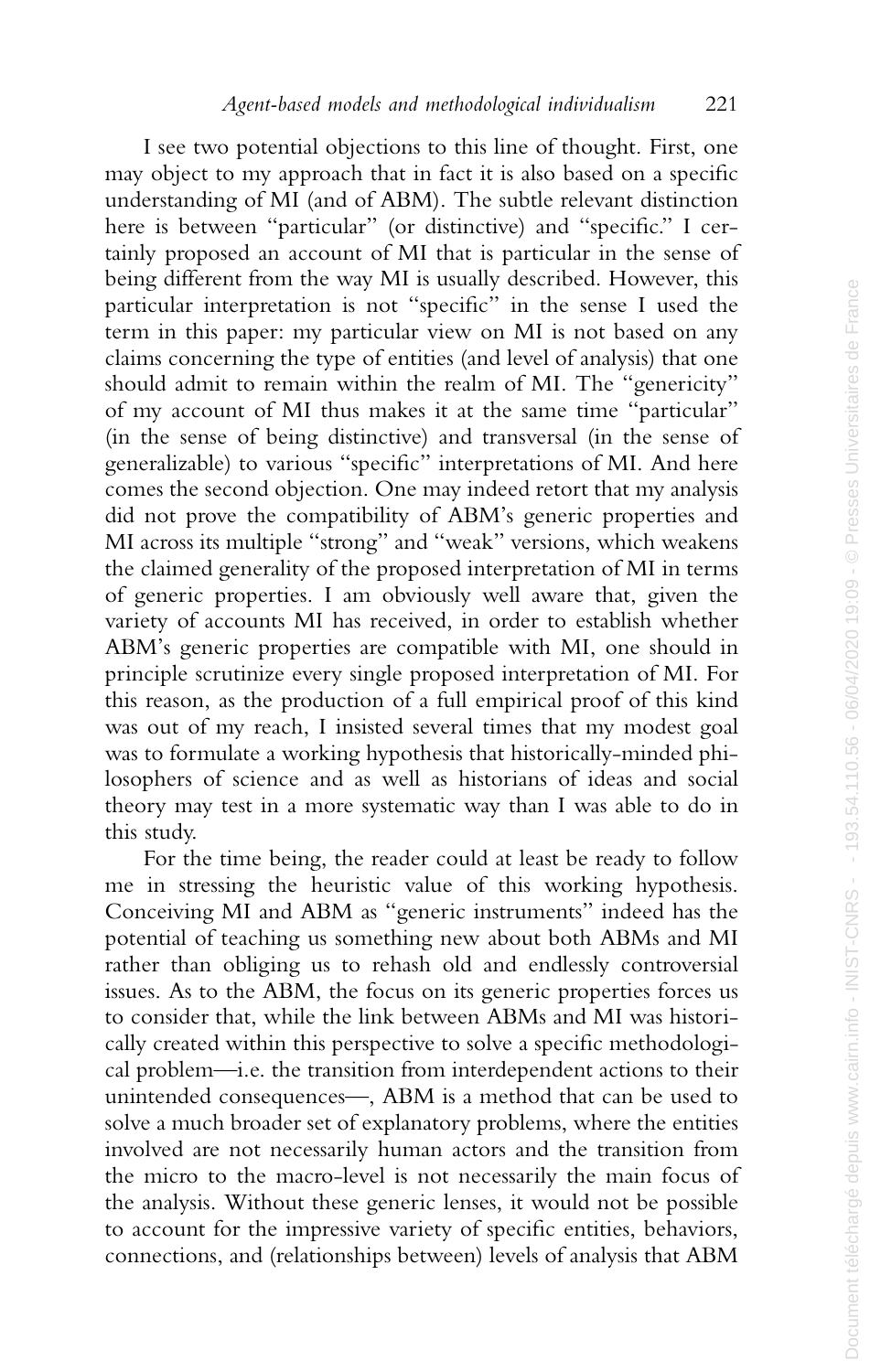modelers have been able to treat across fields and disciplines. On the other hand, with respect to MI, the focus on its generic properties makes it possible to see that MI has a larger scope than sociological MI. Although this perspective has historically been forged within the social sciences to frame the explanatory problem of social order (see Udhen [2001: ch. 2]), many aspects of physical and biological life, too, require thinking in terms of the mechanisms that create complex and dynamic connections between the parts and the whole (see Lieberson & Lynn [2002]). Thus, similarly to ABM, to stop identifying MI with a specific set of entities and behaviors helps us to see how MI can travel across fields and disciplines.

Gianluca MANZO

*Groupe d'étude des méthodes de l'analyse sociologique de la Sorbonne (Gemass, UMR 8598, CNRS-Sorbonne Université)* gianluca.manzo@cnrs.fr

# **REFERENCES**

- Abbott A., 1988, « Transcending general linear reality », *Sociological Theory*, vol. 6, n° 2, p. 169-186.
- —, 1990, « Conceptions of time and events in social science methods: causal and narrative approaches », *Historical Methods* , vol. 23, n° 4, p. 140-150. DOI: 10.1080/01615440.1990. 10594204.
- Abell P., 2003, « The role of rational choice and narrative action theories in the sociological theory. The legacy of Coleman's Foundations », *Revue française de sociologie*, vol. 44, n° 2, p. 225- 273. DOI: 10.3917/rfs.442.0255.
- —, Engel O., 2018, « The Coleman diagram, small N inquiry and ethnographic causality », *Socio*logica, vol. 12, n° 2, p. 115-125. DOI: 10.6092/issn.1971-8853/8626.
- Ajelli M., Gonçalves B., Balcan D., Colizza V., Hu H., Ramasco J. J., Merler S., Vespignani A., 2010, « Comparing large-scale computational approaches to epidemic modeling: Agent-based versus structured metapopulation models », *BMC Infectious Diseases*, vol. 10, article 190. DOI: 10.1186/1471-2334-10-190.
- Barthélemy J., Carletti T., 2017, « An adaptive agent-based approach to traffic simulation », *Transportation Research Procedia*, vol. 25, p. 1238-1248. DOI: 10.1016/j.trpro.2017.05.142.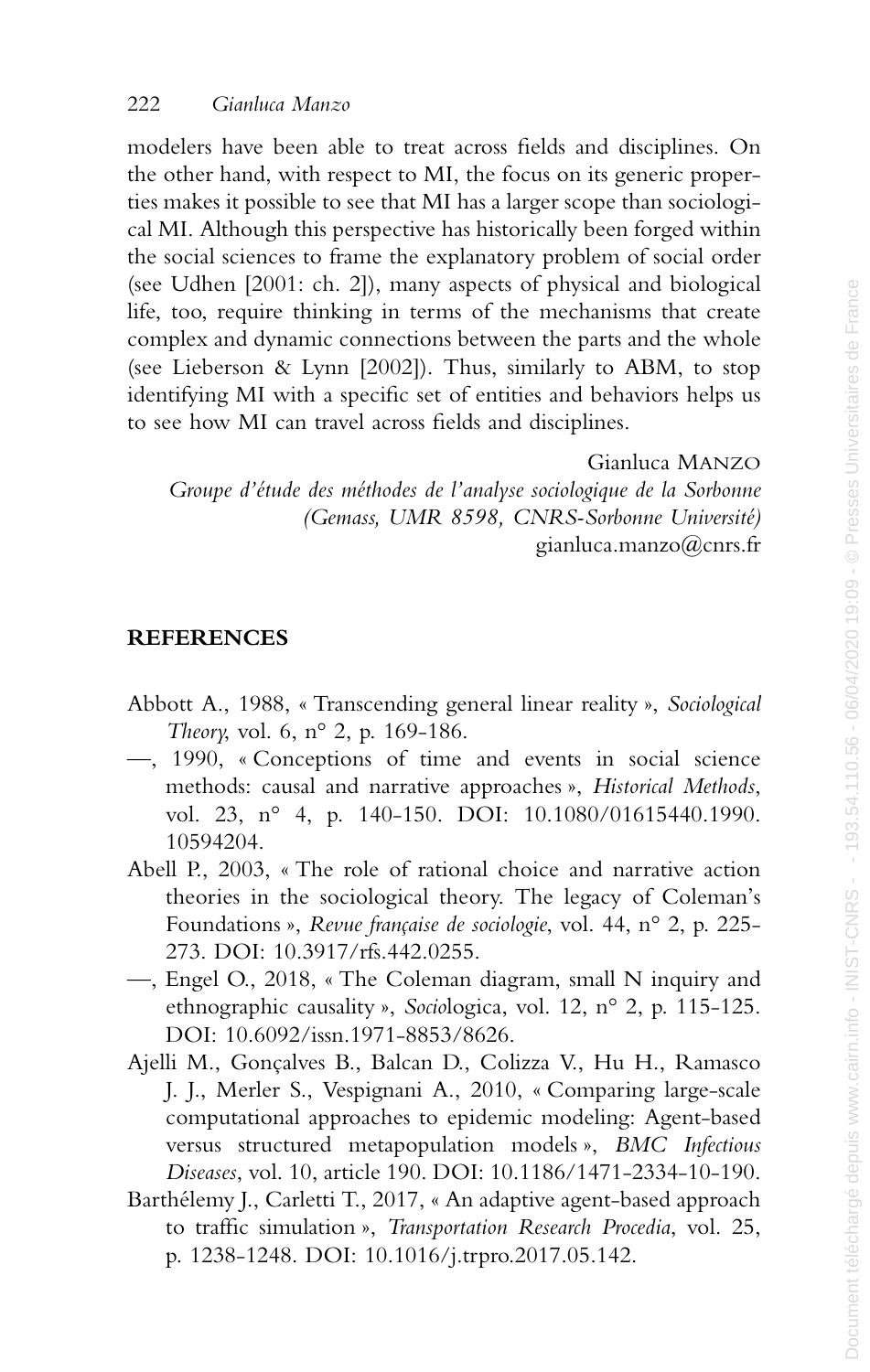- Bianchi F., Squazzoni F., 2015, « Agent-based models in sociology », *Wires Computational Statistics*, vol. 7, p. 284-306. DOI: 10.1002/ wics.1356.
- Billari F., Fürnkranz-Prskawetz A., Diaz B. A., Fent T., 2007, « The "wedding-ring": an agent-based marriage model based on social interaction », *Demographic Research*, vol. 17, article 3, p. 59-82. DOI: 10.4054/DemRes.2007.17.3.
- Birks D., Townsley M., Stewart A., 2012, « Generative explanations of crime: using simulation to test criminological theory », *Criminology*, vol. 50, n° 1, p. 221-254. DOI: 10.1111/j.1745- 9125.2011.00258.x.
- Bora S., Evren V., Emek S., Cakırlar I., 2019, « Agent-based modeling and simulation of blood vessels in the cardiovascular system », *Simulation*, vol. 95, n° 4, p. 297-312. DOI: 10.1177/ 0037549717712602.
- Boudon R., 1986, *Theories of Social Change: A Critical Appraisal* , Cambridge, Polity Press.
- —, 1998, « Social mechanisms without black boxes » in P. Hedström, R. Swedberg (eds), *Social Mechanisms. An Analytical Approach to Social Theory*, Cambridge, Cambridge University Press, p. 172- 203. DOI: 10.1017/CBO9780511663901.008.
- —, 2014, « What is context? », *Kölner Zeitschrift für Soziologie und Sozialpsychologie*, vol. 66, n° 1 (supp.), p. 17-45. DOI: 10.1007/ s11577-014-0269-2.
- Bulle N., Phan D., 2017, « Can analytical sociology do without methodological individualism? », *Philosophy of the Social Sciences* , vol. 47, n° 6, p. 379-409. DOI: 10.1177/0048393117713982.
- Coleman J. S., 1986, « Social theory, social research and a theory of action », *American Journal of Sociology*, vol. 91, n° 6, p. 1309- 1335.
- —, 1987, « Microfoundations and macrosocial behavior » in J. Alexander, B. Giesen, R. Münch, N. Smelser (eds), *The Micro-Macro Link*, Berkeley/Los Angeles, University of California Press, p. 153-177.
- —, 1990, *Foundations of Social Theory*, Cambridge, Harvard University Press.
- —, 1993, « Reply to Blau, Tuomela, Diekmann and Baurmann », *Analyse und Kritik*, vol. 15, n° 1, p. 62-69. DOI: 10.1515/auk-1993-0105.
- De Marchi S., Page S. E., 2014, « Agent-based models », *Annual Review of Political Science*, vol. 17, p. 21-42.
- DellaVigna S., 2009, « Psychology and economics: evidence from the field », *Journal of Economic Literature*, vol. 47, n° 2, p. 315- 372. DOI: 10.1257/jel.47.2.315.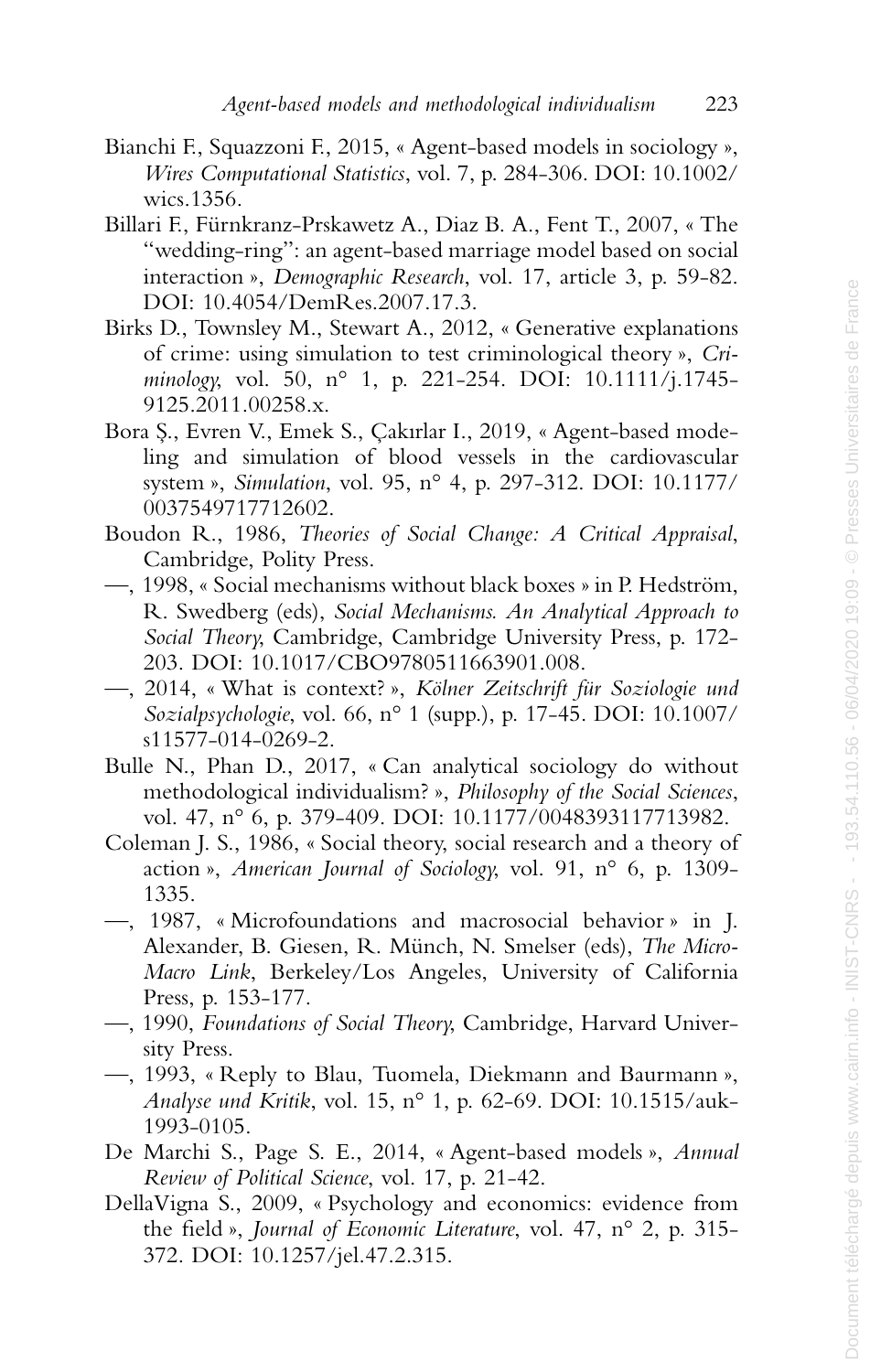- Di Iorio Fr., Chen S.-H., 2019, « On the connection between agent-based simulation and methodological individualism », *Social Science Information*, vol. 58, n° 2, p. 354-376. DOI: 10.1177/0539018419852526.
- Eberlen J., Scholz G., Gagliolo M., 2017, « Simulate this! An introduction to agent-based models and their power to improve your research practice », *International Review of Social Psychology*, vol. 30, n° 1, p. 149-160. DOI: 10.5334/irsp.115.
- Elsenbroich C., 2012, « Explanation in agent-based modelling: functions, causality or mechanisms? », *Journal of Artificial Societies and Social Simulation*, vol. 15, n° 3, article 1. DOI: 10.18564/ jasss.1958.
- Epstein J. M., 2007, *Generative Social Science. Studies in Agent-Based Computational Modelling*, Princeton, Princeton University Press.
- Farmer J. D., Foley D., 2009, « The economy needs agent-based modelling », *Nature*, vol. 460, n° 6, p. 685-686. DOI: 10.1038/ 460685a.
- Fehr E., Gintis H., 2007, « Human motivation and social cooperation: experimental and analytical foundations », *Annual Review of Sociology*, vol. 33, n° 1, p. 43-64. DOI: 10.1146/annurev. soc.33.040406.131812.
- Ferber J., Michel F., Baez J., 2005, « AGRE: integrating environments with organizations » in D. Weyns, H. Van Dyke Parunak, F. Michel (eds), *Environments for Multi-Agent Systems*, Springer, p. 48-56. DOI: 10.1007/978-3-540-32259-7\_2.
- Flache A., Mäs M., Feliciani T., Chattoe-Brown E., Deffuant G., Huet S., Lorenz J., 2017, « Models of social influence: towards the next frontiers », *Journal of Artificial Societies and Social Simulation*, vol. 20, n° 4, article 2. DOI: 10.18564/jasss.3521.
- Gigerenzer G., Gaissmaier W., 2011, « Heuristic decision making », *Annual Review of Psychology*, vol. 62, p. 451-482. DOI: 10.1146/ annurev-psych-120709-145346.
- Goldthorpe J. H., 2006, *On Sociology (Second Edition)*, vol. 1: Critique and Program*,* Stanford, Stanford University Press.
- Gonzales-Bailon S., Murphy T. E., 2013, « The effects of social interactions on fertility decline in the nineteenth-century France: An agent-based simulation experiment », *Population Studies*, vol. 67, n° 2, p. 135-155.
- Grow A., Van Bavel J. (eds), 2016, *Agent-Based Modelling in Population Studies: Concepts, Methods, and Applications*, Berlin, Springer. DOI: 10.1007/978-3-319-32283-4.
- Hayward S., 2006, « Agent-based modelling with wavelets and an evolutionary artificial neural network: applications to CAC 40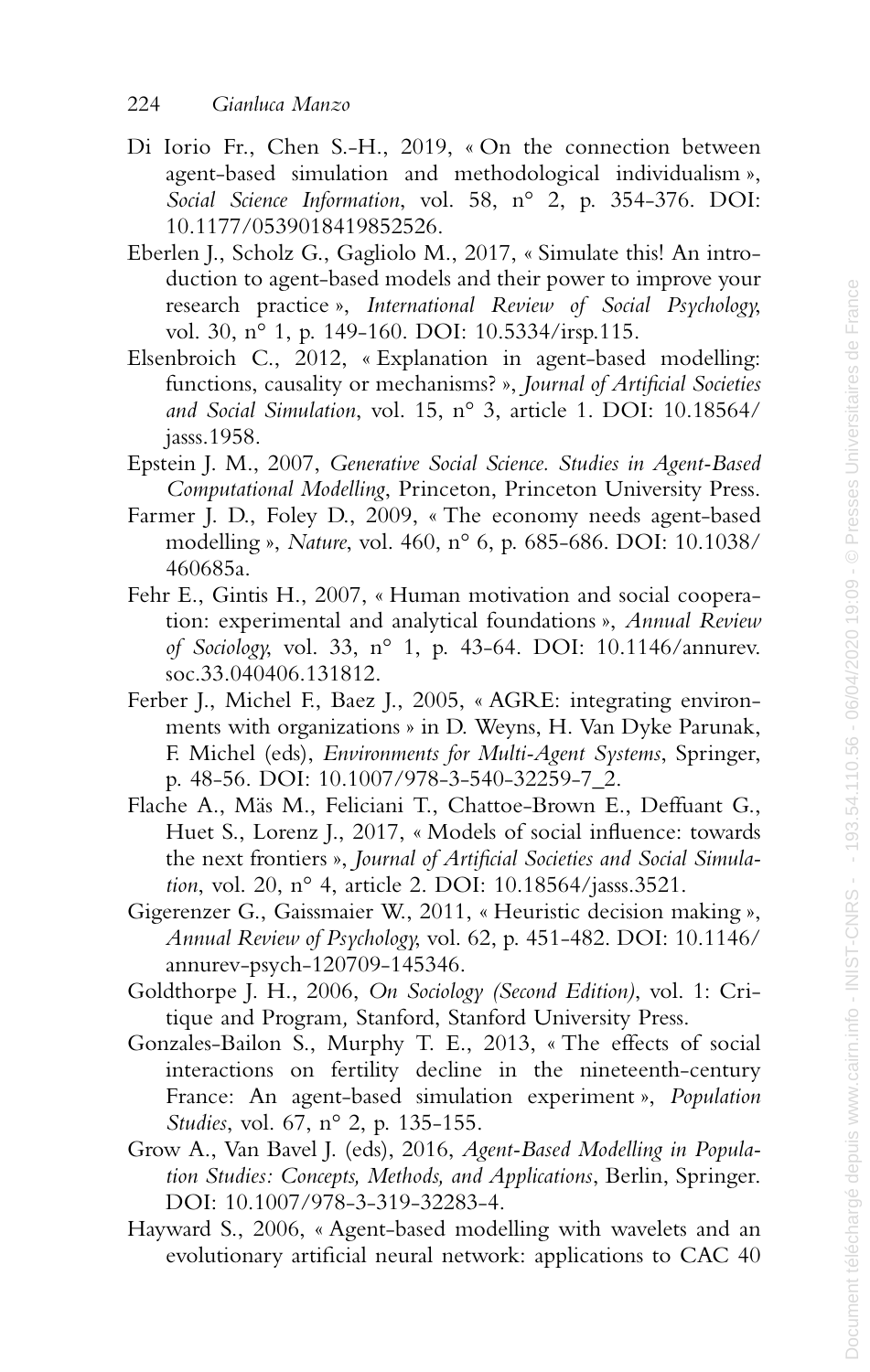forecasting », in A. Chatterjee, B. K. Chakrabarti (eds), *Econophysics of Stock and Other Markets*, Milano, Springer, p. 163-174. DOI: 10.1007/978-88-470-0502-0\_17.

- Heckbert S., 2013, « MayaSim: an agent-based model of the ancient Maya social-ecological system », *Journal of Artificial Societies and Social Simulation*, vol. 16, n° 4, article 11. DOI: 10.18564/ jasss.2305.
- Hedström P., 2005, *Dissecting the Social: On the Principles of Analytical Sociology*, Cambridge, Cambridge University Press. DOI: 10.1017/CBO9780511488801.
- —, Swedberg R., 1998, « Social Mechanisms: an introductory essay », *Social Mechanisms. An Analytical Approach to Social Theory*, Cambridge, Cambridge University Press, p. 1-31. DOI: 10.1017/CBO9780511663901.
- Hokamp S., Gulyás L., Koehler M., Wijesinghe S., 2018, « Agentbased modeling and tax evasion: theory and application » in S. Hokamp, L. Gulyás, M. Koehler, S. Wijesinghe (eds), *Agent-Based Modeling of Tax Evasion: Theoretical Aspects and Computational Simulations*, Chichester, Wiley and Sons, p. 1-36.
- Hosseinali F., Alesheikh A. A., Nourian F., 2013, « Agent-based modeling of urban land-use development, case study: Simulating future scenarios of Qazvin city », *Cities*, vol. 31, p. 105- 113. DOI: 10.1016/j.cities.2012.09.002.
- Hummon N. P., Fararo T. J., 1995, « Actors and networks as objects », *Social Networks*, vol. 17, n° 1, p. 1-26. DOI: 10.1016/ 0378-8733(94)00245-6.
- Jepperson R., Meyer J. W., 2011, « Multiple levels of analysis and the limitations of methodological individualisms », *Sociological Theory*, vol. 29, n° 1, p. 54-73. DOI: 10.1111/j.1467- 9558.2010.01387.x.
- Joerges B., Shinn T. (eds), 2001, *Instrumentation Between Science, State and Industry*, Dordrecht, Kluwer Academic. DOI: 10.1007/978- 94-010-9032-2.
- —, Shinn T., 2002, « The transverse science and technology culture: dynamics and roles of research technology », *Social Science Information*, vol. 41, n° 2, p. 207-251. DOI: 10.1177/ 0539018402041002003.
- Kerridge J., Hine J., Wigan M., 2001, « Agent-based modelling of pedestrian movements: the questions that need to be asked and answered », *Environment and Planning B: Planning and Design* , vol. 28, n° 3, p. 327-341. DOI: 10.1068/b2696.
- Kirman A. P., 1992, « Whom or what does the representative individual represent? », *Journal of Economic Perspectives*, vol. 6, n° 2, p. 117-136. DOI: 10.1257/jep.6.2.117.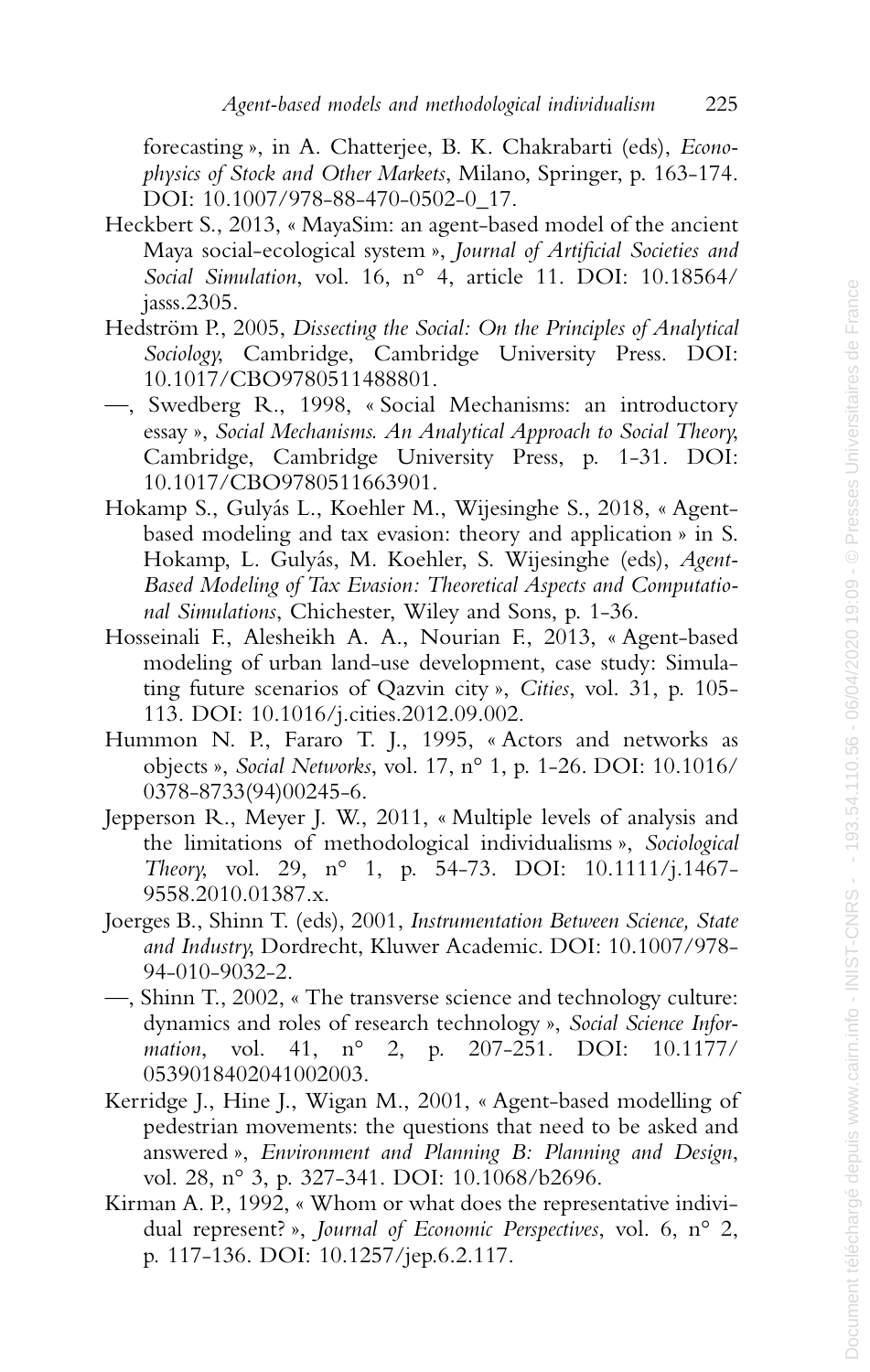- Kroneberg C., 2019, « Theory development in comparative social research », *Kölner Zeitschrift für Soziologie und Sozialpsychologie* , vol. 71, n° 1, p. 29-51. DOI: 10.1007/s11577-019-00604-y.
- Lieberson S., Lynn F. B., 2002, « Barking up the wrong branch: scientific alternatives to the current model of sociological science », *Annual Review of Sociology*, vol. 28, p. 1-19. DOI: 10.1146/annurev.soc.28.110601.141122.
- Little D., 2016, *New Directions in the Philosophy of Social Science* , London, Rowman & Littlefield International.
- Lux T., Marchesi M., 1999, « Scaling and criticality in a stochastic multi-agent model of a financial market », *Nature*, vol. 397, p. 498-500. DOI: 10.1038/17290.
- Macy M. W., Willer R., 2002, « From factors to actors: computational sociology and agent-based modeling », *Annual Review of Sociology*, vol. 28, p. 143-166. DOI: 10.1146/annurev.soc. 28.110601.141117.
- —, Flache A., 2009, « Social dynamics from the bottom up: agentbased models of social interaction » in P. Hedström, P. Bearman (eds), *The Oxford Handbook of Analytical Sociology*, Oxford, Oxford University Press, p. 245-268.
- —, Centola D., Flache A., van de Rijt A., Willer R., 2011, « Social mechanisms and generative explanations: computational models with double agents » in P. Demeulenaere (ed.), *Analytical Sociology and Social Mechanisms*, Cambridge, Cambridge University Press, p. 250-265. DOI: 10.1017/CBO9780511921315.013.
- Malleson N, 2012, « Using agent-based models to simulate crime » in N. Malleson, A. J. Heppenstall, A. Crooks, L. M. See, M. Batty (eds), *Agent-Based Models of Geographical Systems*, Dordrecht, Springer, p. 411-434.
- Manzo G., 2007, « Comment on Andrew Abbott/2 », *Sociologica* , vol. 1, n° 2, p. 1-8. DOI: 10.2383/24752.
- —, 2010, « Analytical sociology and its critics », *European Journal of Sociology*, vol. 51, n° 1, p. 129-170. DOI: 10.1017/ S0003975610000056.
- —, 2013, « Educational choices and social interactions: a formal model and a computational test », *Comparative Social Research* , vol. 30: « Class and Stratification Analysis », p. 47-100.
- —, 2014, « The potential and limitations of agent-based simulation. An introduction », *Revue française de sociologie*, vol. 55, n° 4, p. 653-688. DOI: 10.3917/rfs.554.0653.
- —, Gabbriellini S., Roux V., M'Mbogori F. N., 2018, « Complex contagions and the diffusion of innovations: evidence from a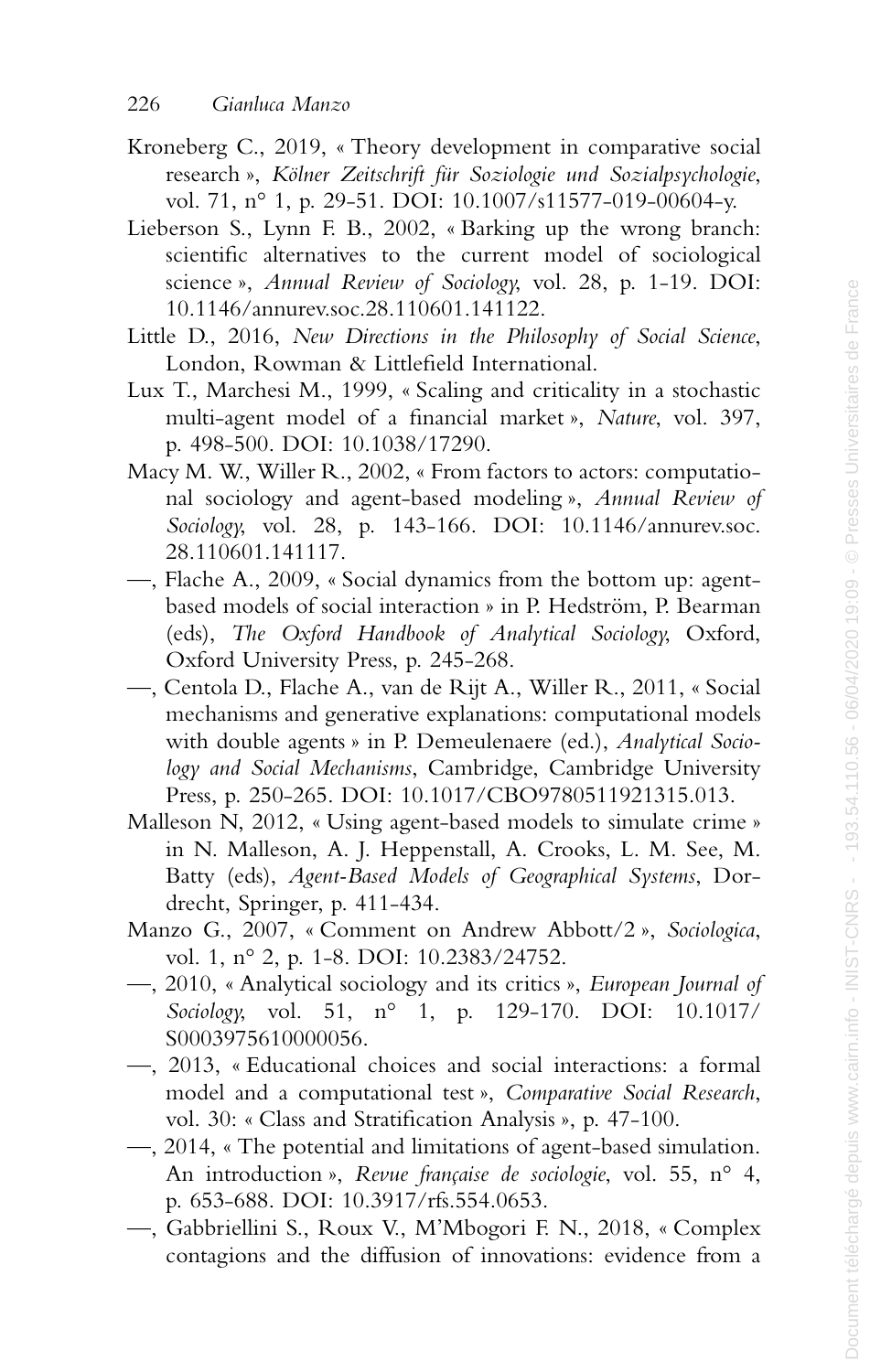small-N study », *Journal of Archaeological Method and Theory*, vol. 25, n° 4, p. 1109-1154.

- Marchionni C., Ylikoski P., 2013, « Generative explanation and individualism in agent-based simulation », *Philosophy of the Social Sciences*, vol. 43, n° 3, p. 323-340. DOI: 10.1177/ 0048393113488873.
- Marshall B. D., Galea S., 2014, « Formalizing the role of agentbased modeling in causal inference and epidemiology », *American Journal of Epidemiology*, vol. 181, n° 2, p. 92-99. DOI: 10.1093/aje/kwu274.
- Metzcar J., Wang Y., Heiland R., Macklin P., 2019, « A review of cell-based computational modeling in cancer biology », *JCO Clinical Cancer Informatics*, vol. 3, p. 1-13. DOI: 10.1200/ CCI.18.00069.
- Miller J., Page S., 2007, *Complex Adaptive Systems: An Introduction to Computational Models of Social Life*, Princeton, Princeton University Press.
- Müller B. *et al.*, 2014, « Standardised and transparent model descriptions for agent-based models: current status and prospects », *Environmental Modelling & Software*, vol. 55, p. 156-163. DOI: 10.1016/j.envsoft.2014.01.029.
- Neugart M., Richiardi M., 2018, « Agent-based models of the labor market » in S.-H. Chen, M. Kaboudan, Y.-R. Du (eds), *The Oxford Handbook of Computational Economics and Finance*, Oxford, Oxford University Press, p. 667-687. DOI: 10.1093/oxfordhb/ 9780199844371.013.44.
- Neumann M., 2008, « Homo socionicus: a case study of simulation models of norms », *Journal of Artificial Societies and Social Simulation*, vol. 11, n° 4, article 6.
- Norton K. A., Gong C., Jamalian S., Popel A. S., 2019, « Multiscale agent-based and hybrid modeling of the tumor immune microenvironment », *Processes* (Basel), vol. 7, n° 1, p. 37. DOI: 10.3390/pr7010037.
- O'Sullivan D., 2008, « Geographical information science: agentbased models », *Progress in Human Geography*, vol. 32, n° 4, p. 541-550. DOI: 10.1177/0309132507086879.
- —, Haklay M., 2000, « Agent-based models and individualism: is the world agent-based? », *Environment and Planning A: Economy and Space*, vol. 32, n° 8, p. 1409-1425. DOI : 10.1068/a32140.
- Padgett J. F., Powell W. W., 2012, « The problem of emergence » in J. F. Padgett, W. W. Powell (eds), *The Emergence of Organizations and Markets*, Princeton, Princeton University Press, p. 1-29.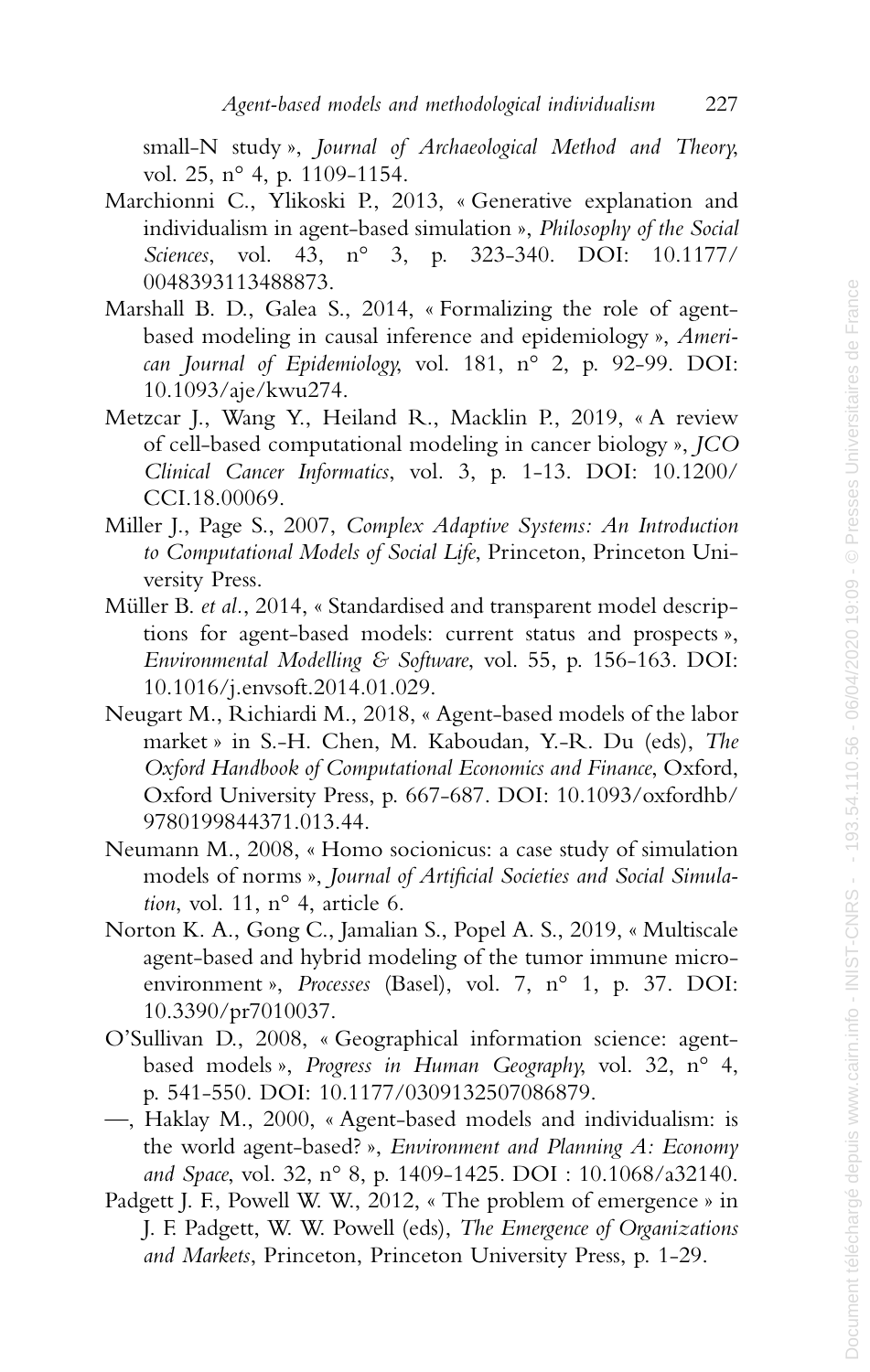- Railsback S. F. *et al*., 2017, « Improving execution speed of models implemented in NetLogo », *Journal of Artificial Societies and Social Simulation*, vol. 20, n° 1, article 3. DOI: 10.18564/jasss.3282.
- Raub W., Buskens V., Van Assen M. A. L. M., 2011, « Micro-macro links and microfoundations in sociology », *The Journal of Mathematical Sociology*, vol. 35, n° 1-3, p. 1-25. DOI: 10.1080/ 0022250X.2010.532263.
- —, Voss T., 2017, « Micro-macro models in sociology: antecedents of Coleman's diagram » in B. Jann, W. Przepiorka (eds), *Social Dilemmas, Institutions, and the Evolution of Cooperation*, Berlin/ Boston, De Gruyter, p. 11-36.
- Sawyer R. K., 2004, « The mechanisms of emergence », *Philosophy of the Social Sciences*, vol. 34, n° 2, p. 260-282. DOI: 10.1177/ 0048393103262553.
- Schulze J., Müller B., Groeneveld J., Grimm V., 2017, « Agentbased modelling of social-ecological systems: achievements, challenges, and a way forward », *Journal of Artificial Societies and Social Simulation*, vol. 20, n° 2, article 8. DOI: 10.18564/ jasss.3423.
- Shinn T., 2007, « When is simulation a research technology? Practices, markets and lingua franca » in J. Lenhard, G. Küppers, T. Shinn (eds), *Simulation: Pragmatic Constructions of Reality*, Dordrecht, Springer, p. 187-203.
- —, 2008, « New sources of radical innovation: research-technologies, transversality and distributed learning in a post-industrial order », *Social Science Information*, vol. 44, n° 4, p. 731-764. DOI: 10.1177/0539018405058218.
- Smith J. A., Burow J., 2018, « Using ego network data to inform agent-based models of diffusion », *Sociological Methods and Research [online].* DOI: 10.1177/0049124118769100.
- Sperber D., 2011, « A naturalistic ontology for mechanistic explanations in the social sciences » in P. Demeulenaere (ed.), *Analytical Sociology and Social Mechanisms*, Cambridge, Cambridge University Press, p. 64-77. http://doi.org/10.1017/CBO9780511921315.004.
- Tang W., Bennett D. A., 2010, « Agent-based modeling of animal movement: a review », *Geography Compass*, vol. 4, n° 7, p. 682-700.
- Thiele J. C., Kurth W., Grimm V., 2014, « Facilitating parameter estimation and sensitivity analysis of agent-based models: a cookbook using NetLogo and R », *Journal of Artificial Societies and Social Simulation*, vol. 17, n° 3, article 11. DOI: 10.18564/ jasss.2503.